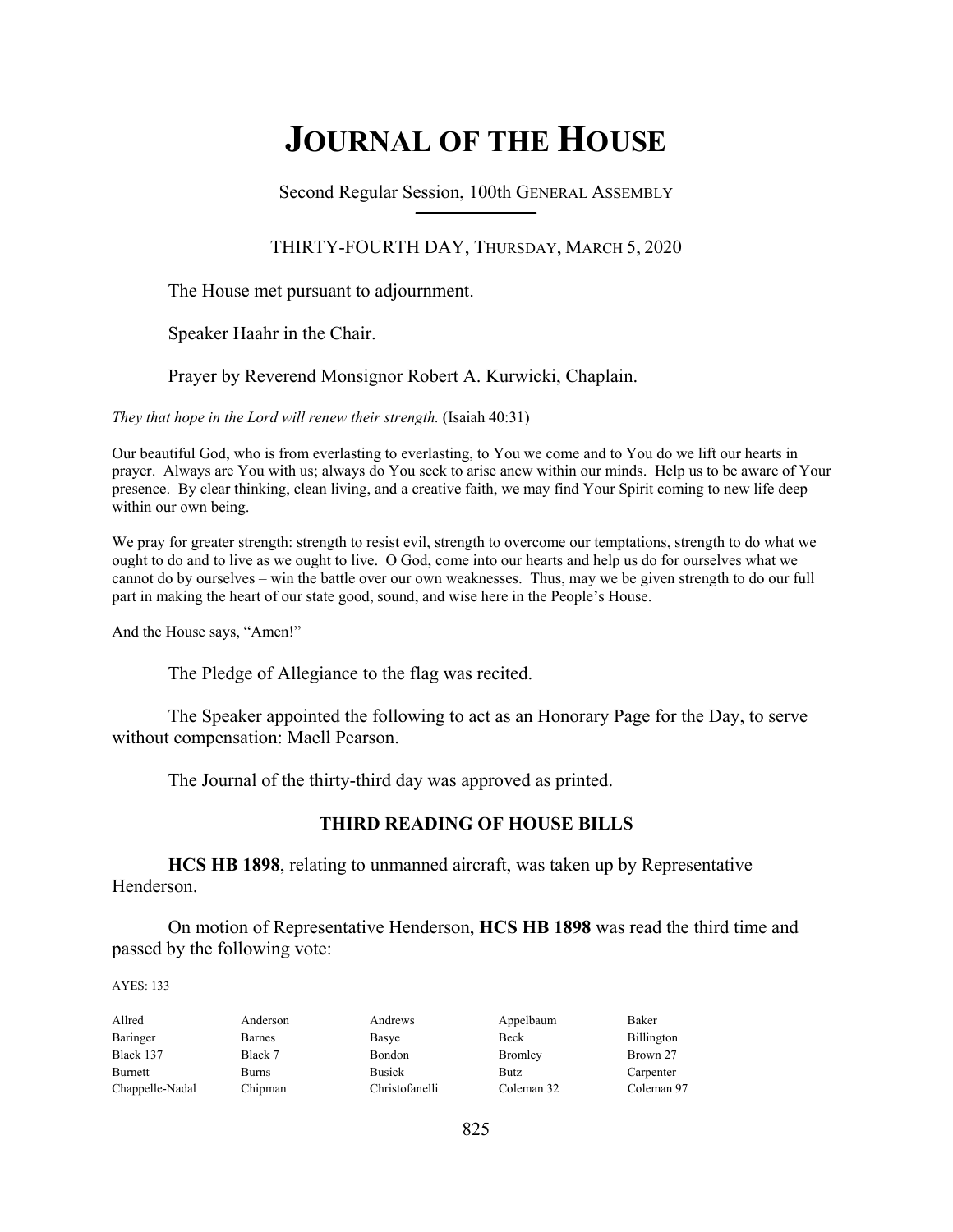| Cupps                         | Deaton                | DeGroot     | <b>Dinkins</b>         | Dogan                 |
|-------------------------------|-----------------------|-------------|------------------------|-----------------------|
| Dohrman                       | Eggleston             | Ellebracht  | Eslinger               | Evans                 |
| Falkner                       | Fishel                | Fitzwater   | Francis                | Gannon                |
| Green                         | Gregory               | Grier       | Griffith               | Gunby                 |
| Haden                         | Haffner               | Hannegan    | Hansen                 | Helms                 |
| Henderson                     | Hicks                 | Hill        | Houx                   | Hovis                 |
| Hudson                        | Ingle                 | Justus      | Kelley 127             | Kelly 141             |
| Kidd                          | Knight                | Kolkmeyer   | Lavender               | Lovasco               |
| Love                          | Lynch                 | Mayhew      | McCreery               | McGaugh               |
| McGirl                        | Messenger             | Miller      | Mitten                 | Moon                  |
| Morgan                        | Morris 140            | Morse 151   | Mosley                 | Muntzel               |
| Murphy                        | Neely                 | O'Donnell   | Patterson              | Person                |
| Pfautsch                      | Pierson Jr.           | Pietzman    | Pike                   | Pollitt <sub>52</sub> |
| Porter                        | Proudie               | Quade       | Razer                  | Reedy                 |
| Rehder                        | <b>Toalson Reisch</b> | Remole      | Richey                 | Riggs                 |
| Roberts 161                   | Roden                 | Rogers      | Rone                   | Ross                  |
| Rowland                       | Runions               | Ruth        | Schnelting             | Sharp 36              |
| Shaul 113                     | Shawan                | Shields     | <b>Simmons</b>         | Smith                 |
| Sommer                        | Spencer               | Stacy       | Stevens 46             | Swan                  |
| Taylor                        | Trent                 | Unsicker    | Veit                   | Vescovo               |
| Walsh                         | Wiemann               | Wilson      | Windham                | Wood                  |
| Wright                        | Young                 | Mr. Speaker |                        |                       |
| <b>NOES: 011</b>              |                       |             |                        |                       |
| <b>Bland Manlove</b>          | Bosley                | Clemens     | Gray                   | Hurst                 |
| Mackey                        | McDaniel              | Pogue       | Price                  | Roberts 77            |
| Sain                          |                       |             |                        |                       |
| PRESENT: 000                  |                       |             |                        |                       |
| <b>ABSENT WITH LEAVE: 018</b> |                       |             |                        |                       |
| 11111                         | $T^2$ $11$            |             | $\sim$<br>$\mathbf{r}$ |                       |

| Aldridge     | Bailey   | Bangert    | Brown 70 | Carter      |
|--------------|----------|------------|----------|-------------|
| Griesheimer  | Kendrick | Merideth   | Plocher  | Pollock 123 |
| Sauls        | Schroer  | Sharpe 4   | Shull 16 | Solon       |
| Stephens 128 | Tate     | Washington |          |             |

VACANCIES: 001

Speaker Haahr declared the bill passed.

**HCS HB 2049**, relating to civil actions, was placed on the Informal Calendar.

**HB 2199**, relating to child passenger restraint systems, was taken up by Representative Gannon.

 On motion of Representative Gannon, **HB 2199** was read the third time and passed by the following vote:

AYES: 105

| Anderson             | Andrews | Appelbaum     | Bangert        | Baringer        |
|----------------------|---------|---------------|----------------|-----------------|
| Barnes               | Basye   | Beck          | Black 137      | Black 7         |
| <b>Bland Manlove</b> | Bondon  | <b>Bosley</b> | <b>Bromley</b> | Brown 27        |
| Brown 70             | Burnett | Burns         | <b>Butz</b>    | Chappelle-Nadal |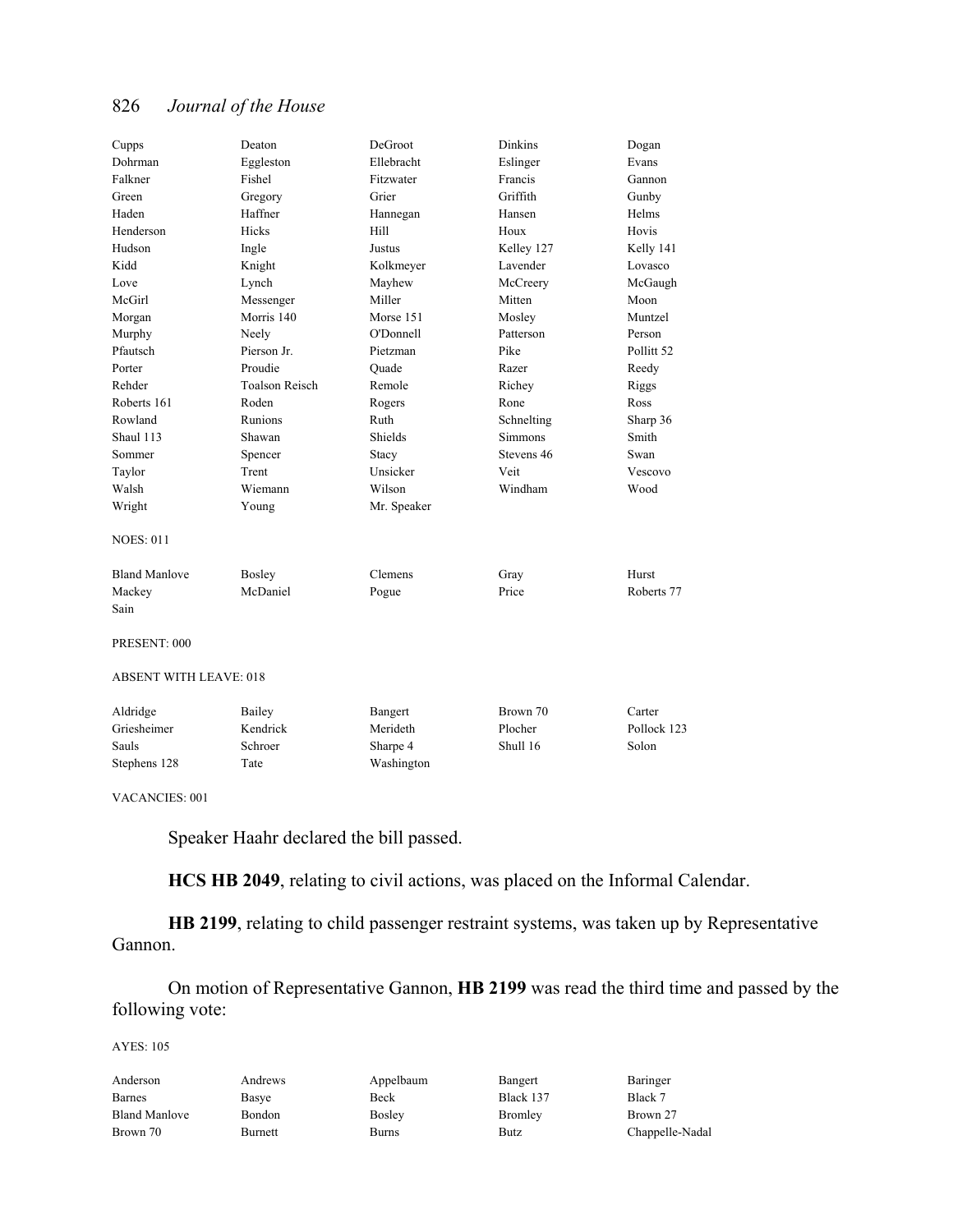# *Thirty-fourth Day–Thursday, March 5, 2020* 827

| Clemens               | Coleman 97   | Dinkins       | Dogan                 | Ellebracht     |
|-----------------------|--------------|---------------|-----------------------|----------------|
| Eslinger              | Evans        | Falkner       | Fishel                | Fitzwater      |
| Francis               | Gannon       | Gray          | Green                 | Gregory        |
| Griffith              | Gunby        | Haden         | Hannegan              | Hansen         |
| Henderson             | <b>Hicks</b> | Houx          | Hovis                 | Ingle          |
| Justus                | Kelley 127   | Kelly 141     | Kidd                  | Knight         |
| Kolkmeyer             | Lavender     | Love          | Lynch                 | Mackey         |
| McCreery              | McGaugh      | McGirl        | Messenger             | Miller         |
| Mitten                | Morgan       | Morris 140    | Morse 151             | Mosley         |
| Muntzel               | Neely        | O'Donnell     | Patterson             | Person         |
| Pfautsch              | Pierson Jr.  | Pike          | Porter                | Price          |
| Proudie               | Ouade        | Razer         | Reedy                 | Rehder         |
| Remole                | Riggs        | Rogers        | Rone                  | Rowland        |
| Runions               | Ruth         | Sain          | Sauls                 | Schnelting     |
| Sharp 36              | Sharpe 4     | Shaul 113     | Shawan                | Shields        |
| Sommer                | Stephens 128 | Stevens 46    | Swan                  | Unsicker       |
| Veit                  | Wilson       | Wright        | Young                 | Mr. Speaker    |
| <b>NOES: 041</b>      |              |               |                       |                |
| Baker                 | Billington   | <b>Busick</b> | Chipman               | Christofanelli |
| Coleman 32            | Cupps        | Deaton        | Dohrman               | Eggleston      |
| Grier                 | Haffner      | Helms         | Hill                  | Hudson         |
| Hurst                 | Lovasco      | Mayhew        | McDaniel              | Moon           |
| Murphy                | Pietzman     | Pogue         | Pollitt <sub>52</sub> | Pollock 123    |
| <b>Toalson Reisch</b> | Richey       | Roberts 161   | Roberts 77            | Roden          |
| Ross                  | Simmons      | Smith         | Spencer               | Stacy          |
| Taylor                | Trent        | Vescovo       | Walsh                 | Wiemann        |
| Wood                  |              |               |                       |                |

#### PRESENT: 001

Windham

#### ABSENT WITH LEAVE: 015

| Aldridge | Allred      | Bailey   | Carpenter | Carter     |
|----------|-------------|----------|-----------|------------|
| DeGroot  | Griesheimer | Kendrick | Merideth  | Plocher    |
| Schroer  | Shull 16    | Solon    | Tate      | Washington |

VACANCIES: 001

Speaker Haahr declared the bill passed.

Representative Ross assumed the Chair.

**HB 1800**, relating to motor vehicles, was taken up by Representative Morris (140).

Speaker Haahr resumed the Chair.

 On motion of Representative Morris (140), **HB 1800** was read the third time and passed by the following vote: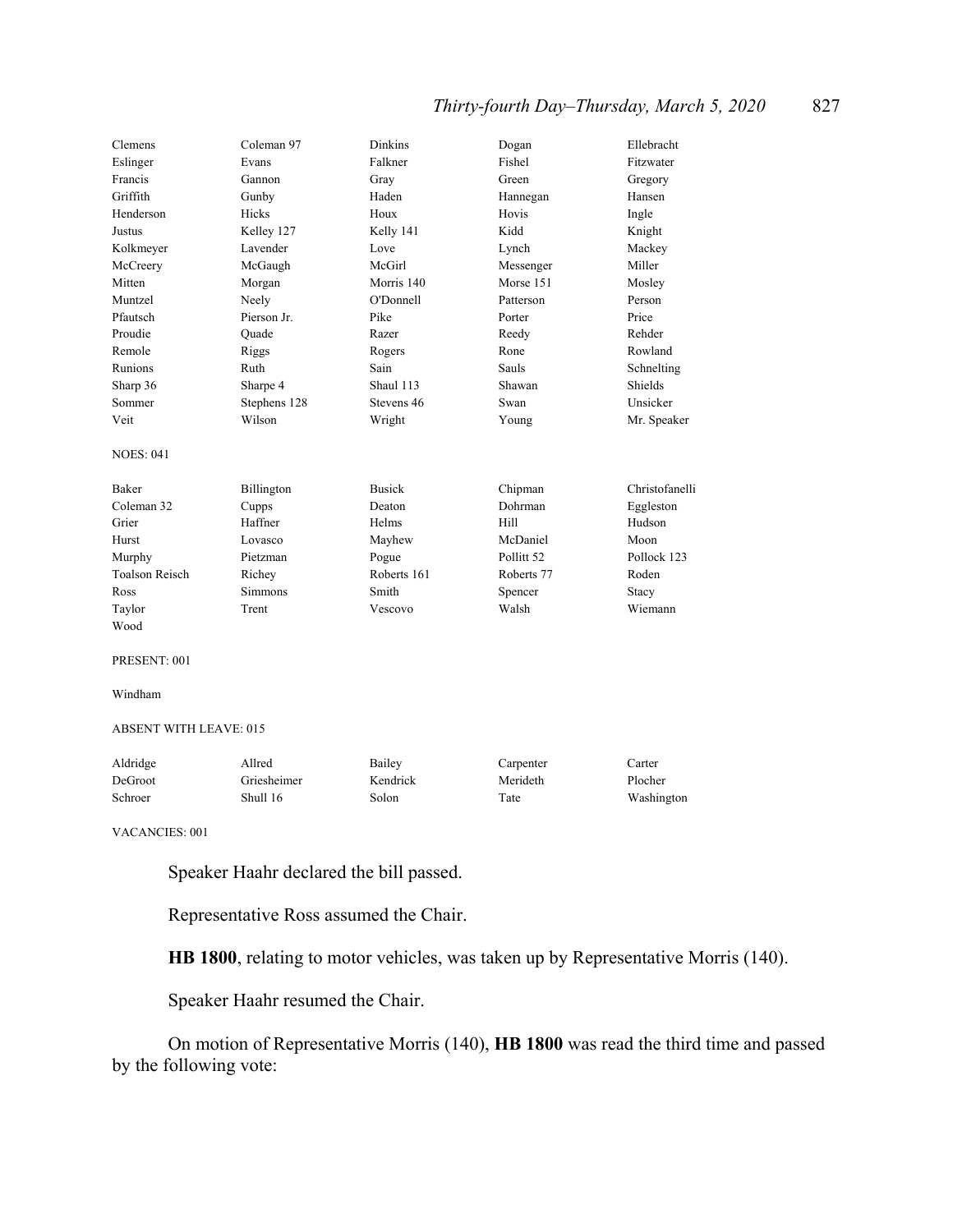AYES: 133

| Allred                        | Anderson        | Andrews        | Appelbaum             | Baker                 |
|-------------------------------|-----------------|----------------|-----------------------|-----------------------|
| Bangert                       | Baringer        | <b>Barnes</b>  | Basye                 | Beck                  |
| Billington                    | Black 137       | Black 7        | Bondon                | Bromley               |
| Brown 27                      | Brown 70        | <b>Burnett</b> | <b>Burns</b>          | <b>Busick</b>         |
| Butz                          | Chappelle-Nadal | Chipman        | Christofanelli        | Coleman 32            |
| Coleman 97                    | Cupps           | Deaton         | <b>Dinkins</b>        | Dogan                 |
| Dohrman                       | Eggleston       | Ellebracht     | Eslinger              | Evans                 |
| Falkner                       | Fitzwater       | Francis        | Gannon                | Gray                  |
| Green                         | Gregory         | Grier          | Griffith              | Gunby                 |
| Haffner                       | Hannegan        | Hansen         | Helms                 | Henderson             |
| Hicks                         | Hill            | Houx           | Hovis                 | Hudson                |
| Ingle                         | Justus          | Kelley 127     | Kelly 141             | Kendrick              |
| Kidd                          | Knight          | Kolkmeyer      | Lavender              | Love                  |
| Lynch                         | Mackey          | Mayhew         | McCreery              | McDaniel              |
| McGaugh                       | McGirl          | Messenger      | Miller                | Mitten                |
| Morris 140                    | Morse 151       | Mosley         | Muntzel               | Murphy                |
| Neely                         | O'Donnell       | Patterson      | Person                | Pfautsch              |
| Pierson Jr.                   | Pietzman        | Pike           | Pollitt <sub>52</sub> | Pollock 123           |
| Porter                        | Razer           | Reedy          | Rehder                | <b>Toalson Reisch</b> |
| Remole                        | Richey          | Riggs          | Roberts 161           | Roden                 |
| Rogers                        | Rone            | Ross           | Rowland               | Runions               |
| Ruth                          | Sain            | Sauls          | Schnelting            | Sharp 36              |
| Sharpe 4                      | Shaul 113       | Shawan         | Shields               | Smith                 |
| Sommer                        | Spencer         | Stacy          | Stephens 128          | Stevens 46            |
| Swan                          | Taylor          | Trent          | Unsicker              | Veit                  |
| Vescovo                       | Walsh           | Wiemann        | Wilson                | Wood                  |
| Wright                        | Young           | Mr. Speaker    |                       |                       |
| <b>NOES: 009</b>              |                 |                |                       |                       |
| <b>Bland Manlove</b>          | <b>Bosley</b>   | Hurst          | Lovasco               | Moon                  |
| Pogue                         | Price           | Quade          | Roberts 77            |                       |
| PRESENT: 004                  |                 |                |                       |                       |
| Clemens                       | Proudie         | Simmons        | Windham               |                       |
| <b>ABSENT WITH LEAVE: 016</b> |                 |                |                       |                       |
| Aldridge                      | Bailey          | Carpenter      | Carter                | DeGroot               |
| Fishel                        | Griesheimer     | Haden          | Merideth              | Morgan                |
| Plocher                       | Schroer         | Shull 16       | Solon                 | Tate                  |
| Washington                    |                 |                |                       |                       |

VACANCIES: 001

Speaker Haahr declared the bill passed.

**HB 1468**, relating to activities extended to persons found guilty of certain criminal offenses, was taken up by Representative Toalson Reisch.

 On motion of Representative Toalson Reisch, **HB 1468** was read the third time and passed by the following vote: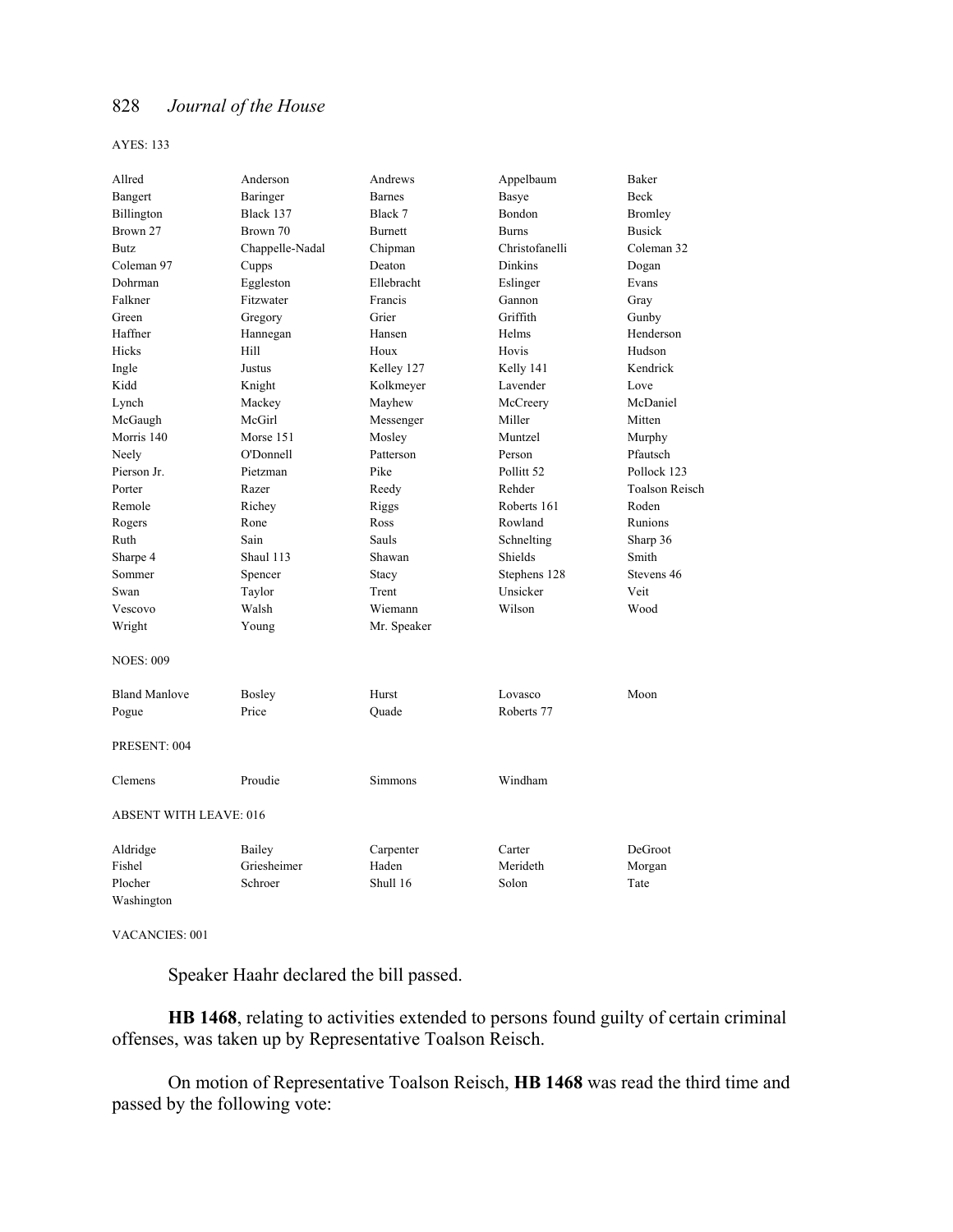#### AYES: 148

| Allred                 | Anderson              | Andrews        | Appelbaum            | Baker       |
|------------------------|-----------------------|----------------|----------------------|-------------|
| Bangert                | Baringer              | <b>Barnes</b>  | Basye                | <b>Beck</b> |
| Billington             | Black 137             | Black 7        | <b>Bland Manlove</b> | Bondon      |
| Bosley                 | <b>Bromley</b>        | Brown 27       | Brown 70             | Burnett     |
| <b>Busick</b>          | <b>Butz</b>           | Carpenter      | Chappelle-Nadal      | Chipman     |
| Christofanelli         | Clemens               | Coleman 32     | Coleman 97           | Cupps       |
| Deaton                 | DeGroot               | <b>Dinkins</b> | Dogan                | Dohrman     |
| Eggleston              | Ellebracht            | Eslinger       | Falkner              | Fishel      |
| Fitzwater              | Francis               | Gannon         | Grav                 | Green       |
| Gregory                | Grier                 | Griffith       | Gunby                | Haden       |
| Haffner                | Hannegan              | Hansen         | Helms                | Henderson   |
| Hicks                  | Hill                  | Houx           | Hovis                | Hudson      |
| Hurst                  | Ingle                 | Justus         | Kelley 127           | Kelly 141   |
| Kendrick               | Kidd                  | Knight         | Kolkmeyer            | Lavender    |
| Lovasco                | Love                  | Lynch          | Mackey               | Mayhew      |
| McCreery               | McDaniel              | McGaugh        | McGirl               | Messenger   |
| Miller                 | Mitten                | Moon           | Morgan               | Morris 140  |
| Morse 151              | Mosley                | Muntzel        | Murphy               | Neely       |
| O'Donnell              | Patterson             | Person         | Pfautsch             | Pierson Jr. |
| Pietzman               | Pike                  | Pollitt 52     | Pollock 123          | Porter      |
| Price                  | Proudie               | Ouade          | Razer                | Reedy       |
| Rehder                 | <b>Toalson Reisch</b> | Remole         | Richey               | Riggs       |
| Roberts 161            | Roberts 77            | Roden          | Rogers               | Rone        |
| Ross                   | Rowland               | Runions        | Ruth                 | Sain        |
| Sauls                  | Schnelting            | Sharp 36       | Sharpe 4             | Shaul 113   |
| Shawan                 | Shields               | Simmons        | Smith                | Sommer      |
| Spencer                | Stacy                 | Stephens 128   | Stevens 46           | Swan        |
| Taylor                 | Trent                 | Unsicker       | Veit                 | Vescovo     |
| Walsh                  | Wiemann               | Wilson         | Windham              | Wood        |
| Wright                 | Young                 | Mr. Speaker    |                      |             |
| <b>NOES: 001</b>       |                       |                |                      |             |
| Pogue                  |                       |                |                      |             |
| PRESENT: 000           |                       |                |                      |             |
| ABSENT WITH LEAVE: 013 |                       |                |                      |             |
| Aldridge               | Bailey                | <b>Burns</b>   | Carter               | Evans       |
| Griesheimer            | Merideth              | Plocher        | Schroer              | Shull 16    |
| Solon                  | Tate                  | Washington     |                      |             |

#### VACANCIES: 001

Speaker Haahr declared the bill passed.

**HCS HB 1540**, relating to special education services, was taken up by Representative Basye.

 On motion of Representative Basye, **HCS HB 1540** was read the third time and passed by the following vote: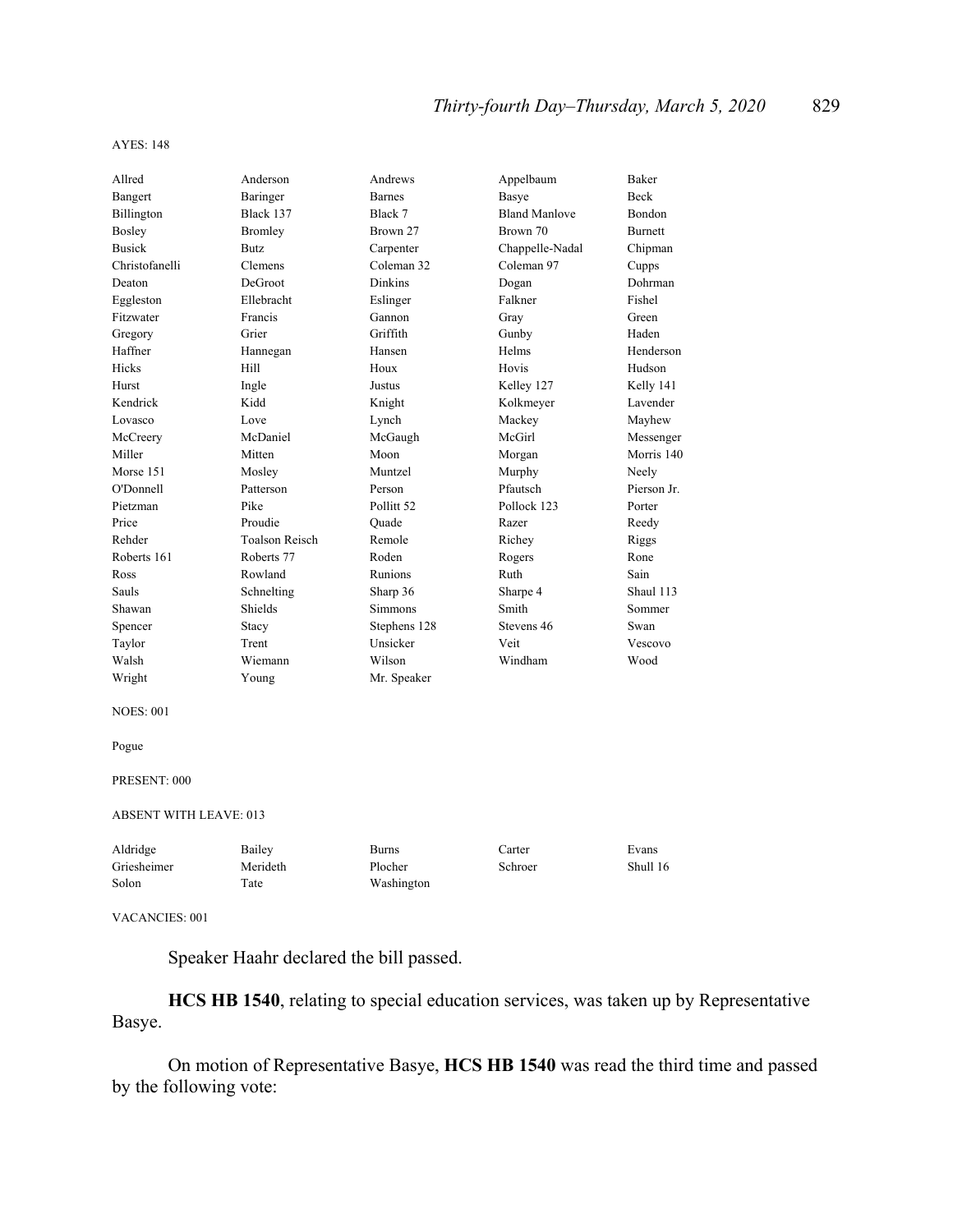AYES: 144

| Allred                           | Anderson                    | Andrews                      | Appelbaum             | Baker                 |
|----------------------------------|-----------------------------|------------------------------|-----------------------|-----------------------|
| Bangert                          | Baringer                    | <b>Barnes</b>                | Basye                 | Beck                  |
| Billington                       | Black 137                   | Black 7                      | <b>Bland Manlove</b>  | Bondon                |
| Bosley                           | <b>Bromley</b>              | Brown 27                     | Brown 70              | Burnett               |
| <b>Burns</b>                     | Butz                        | Carpenter                    | Chappelle-Nadal       | Chipman               |
| Christofanelli                   | Clemens                     | Coleman 32                   | Coleman 97            | Cupps                 |
| Deaton                           | DeGroot                     | <b>Dinkins</b>               | Dogan                 | Dohrman               |
| Eggleston                        | Ellebracht                  | Eslinger                     | Falkner               | Fishel                |
| Fitzwater                        | Francis                     | Gannon                       | Gray                  | Green                 |
| Gregory                          | Griffith                    | Gunby                        | Haden                 | Haffner               |
| Hannegan                         | Hansen                      | Helms                        | Henderson             | Hicks                 |
| Hill                             | Houx                        | Hovis                        | Hudson                | Ingle                 |
| Justus                           | Kelley 127                  | Kelly 141                    | Kendrick              | Kidd                  |
| Knight                           | Lavender                    | Lovasco                      | Love                  | Lynch                 |
| Mackey                           | Mayhew                      | McCreery                     | McDaniel              | McGaugh               |
| McGirl                           | Messenger                   | Miller                       | Mitten                | Morgan                |
| Morris 140                       | Morse 151                   | Mosley                       | Muntzel               | Murphy                |
| Neely                            | O'Donnell                   | Patterson                    | Person                | Pfautsch              |
| Pierson Jr.                      | Pietzman                    | Pike                         | Plocher               | Pollitt <sub>52</sub> |
| Pollock 123                      | Porter                      | Price                        | Proudie               | Quade                 |
| Razer                            | Reedy                       | Rehder                       | <b>Toalson Reisch</b> | Remole                |
| Richey                           | Riggs                       | Roberts 161                  | Roberts 77            | Roden                 |
| Rogers                           | Rone                        | Ross                         | Rowland               | Runions               |
| Ruth                             | Sain                        | Sauls                        | Schnelting            | Sharp 36              |
| Sharpe 4                         | Shaul 113                   | Shawan                       | Shields               | Simmons               |
| Smith                            | Sommer                      | Spencer                      | Stacy                 | Stephens 128          |
| Stevens 46                       | Swan                        | Trent                        | Unsicker              | Veit                  |
| Vescovo                          | Washington                  | Wiemann                      | Wilson                | Windham               |
| Wood                             | Wright                      | Young                        | Mr. Speaker           |                       |
| <b>NOES: 004</b>                 |                             |                              |                       |                       |
| <b>Busick</b>                    | Hurst                       | Moon                         | Pogue                 |                       |
| PRESENT: 001                     |                             |                              |                       |                       |
| Walsh                            |                             |                              |                       |                       |
| <b>ABSENT WITH LEAVE: 013</b>    |                             |                              |                       |                       |
| Aldridge<br>Griesheimer<br>Solon | Bailey<br>Kolkmeyer<br>Tate | Carter<br>Merideth<br>Taylor | Evans<br>Schroer      | Grier<br>Shull 16     |

VACANCIES: 001

Speaker Haahr declared the bill passed.

**HCS HBs 1306 & 2065**, relating to sales tax, was placed on the Informal Calendar.

**HCS HB 1334**, relating to medical alert notations on driver's licenses, was placed on the Informal Calendar.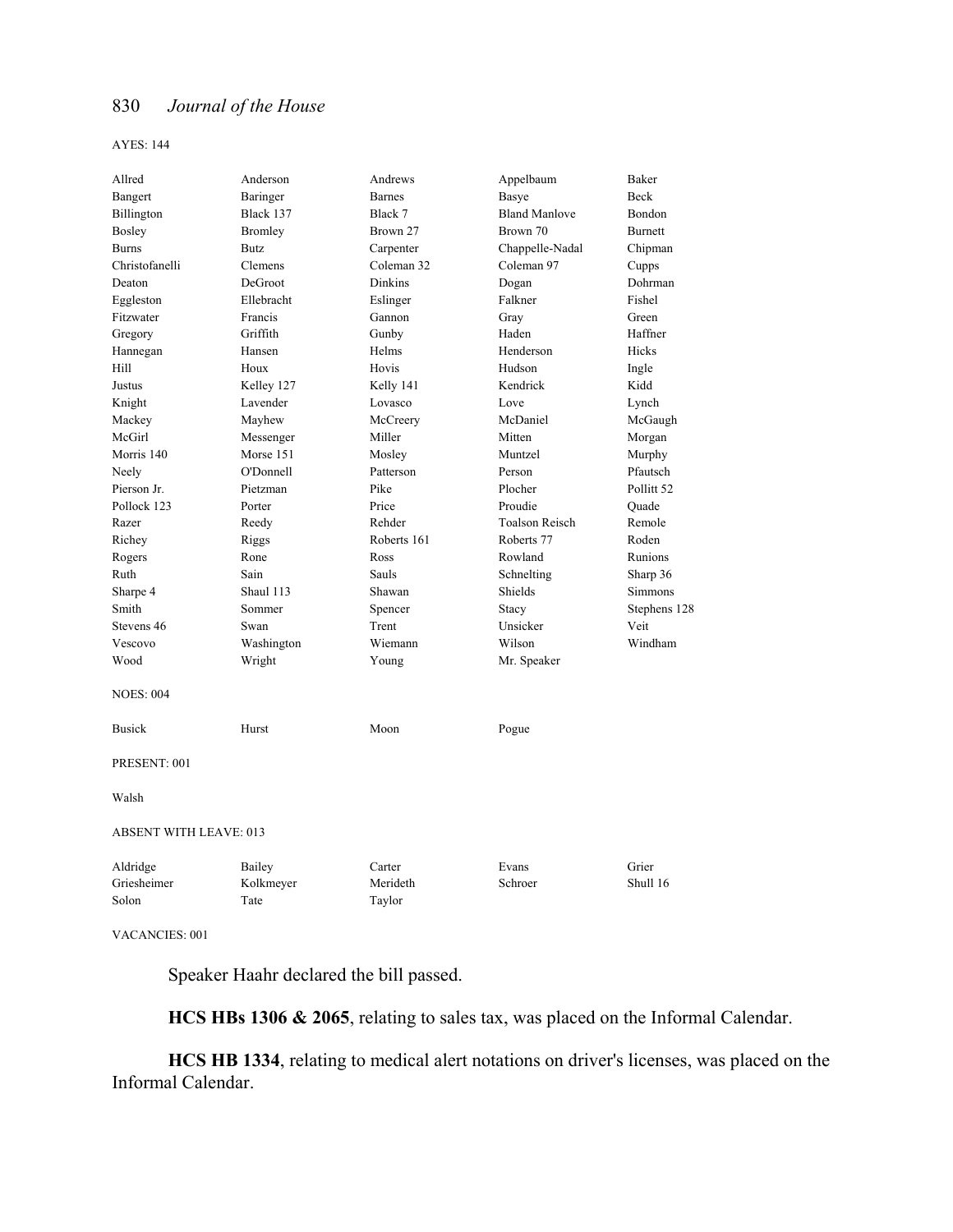# **HB 1698**, relating to regulations by a county, was taken up by Representative Henderson.

 On motion of Representative Henderson, **HB 1698** was read the third time and passed by the following vote:

#### AYES: 147

| Allred                        | Anderson    | Andrews               | Appelbaum       | Baker        |
|-------------------------------|-------------|-----------------------|-----------------|--------------|
| Bangert                       | Baringer    | <b>Barnes</b>         | Basye           | <b>Beck</b>  |
| Black 137                     | Black 7     | <b>Bland Manlove</b>  | Bondon          | Bosley       |
| Bromley                       | Brown 27    | Brown 70              | <b>Burnett</b>  | <b>Burns</b> |
| <b>Busick</b>                 | <b>Butz</b> | Carpenter             | Chappelle-Nadal | Chipman      |
| Christofanelli                | Clemens     | Coleman 32            | Coleman 97      | Cupps        |
| Deaton                        | DeGroot     | <b>Dinkins</b>        | Dogan           | Dohrman      |
| Eggleston                     | Ellebracht  | Eslinger              | Evans           | Falkner      |
| Fishel                        | Fitzwater   | Francis               | Gannon          | Gray         |
| Green                         | Gregory     | Grier                 | Griffith        | Gunby        |
| Haden                         | Haffner     | Hannegan              | Hansen          | Helms        |
| Henderson                     | Hicks       | Houx                  | Hovis           | Hudson       |
| Hurst                         | Ingle       | Justus                | Kelley 127      | Kelly 141    |
| Kendrick                      | Kidd        | Knight                | Kolkmeyer       | Lavender     |
| Lovasco                       | Love        | Lynch                 | Mackey          | Mayhew       |
| McCreery                      | McGaugh     | McGirl                | Messenger       | Miller       |
| Mitten                        | Moon        | Morgan                | Morris 140      | Morse 151    |
| Mosley                        | Muntzel     | Murphy                | Neely           | O'Donnell    |
| Patterson                     | Person      | Pfautsch              | Pierson Jr.     | Pietzman     |
| Pike                          | Plocher     | Pollitt 52            | Pollock 123     | Porter       |
| Price                         | Proudie     | Quade                 | Razer           | Reedy        |
| Rehder                        | Remole      | Richey                | Riggs           | Roberts 161  |
| Roberts 77                    | Roden       | Rogers                | Rone            | Ross         |
| Rowland                       | Runions     | Ruth                  | Sain            | Sauls        |
| Schnelting                    | Sharp 36    | Sharpe 4              | Shaul 113       | Shawan       |
| Shields                       | Smith       | Sommer                | Spencer         | Stacy        |
| Stephens 128                  | Stevens 46  | Swan                  | Taylor          | Trent        |
| Unsicker                      | Veit        | Vescovo               | Walsh           | Washington   |
| Wiemann                       | Wilson      | Windham               | Wood            | Wright       |
| Young                         | Mr. Speaker |                       |                 |              |
| <b>NOES: 002</b>              |             |                       |                 |              |
| McDaniel                      | Pogue       |                       |                 |              |
| PRESENT: 000                  |             |                       |                 |              |
| <b>ABSENT WITH LEAVE: 013</b> |             |                       |                 |              |
| Aldridge                      | Bailey      | Billington            | Carter          | Griesheimer  |
| Hill                          | Merideth    | <b>Toalson Reisch</b> | Schroer         | Shull 16     |
| <b>Simmons</b>                | Solon       | Tate                  |                 |              |
|                               |             |                       |                 |              |

VACANCIES: 001

Speaker Haahr declared the bill passed.

**HB 1716**, relating to state designations, was taken up by Representative Morse (151).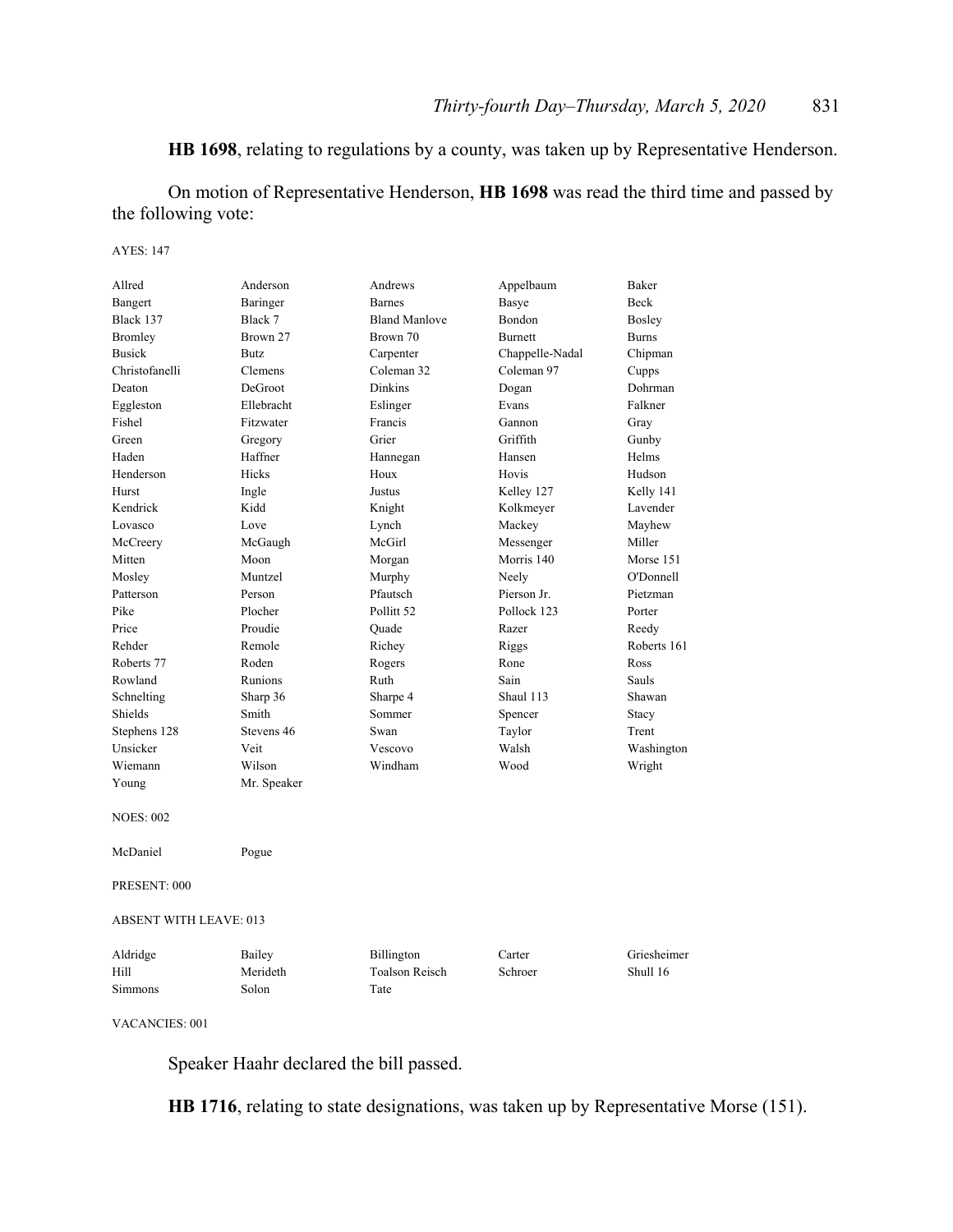On motion of Representative Morse (151), **HB 1716** was read the third time and passed by the following vote:

#### AYES: 133

| Allred                        | Anderson              | Andrews         | Appelbaum    | Bangert        |
|-------------------------------|-----------------------|-----------------|--------------|----------------|
| Baringer                      | <b>Barnes</b>         | <b>Basye</b>    | Beck         | Black 137      |
| Black 7                       | <b>Bland Manlove</b>  | Bondon          | Bosley       | Bromley        |
| Brown 27                      | Brown 70              | Burnett         | <b>Burns</b> | <b>Busick</b>  |
| Butz                          | Carpenter             | Chappelle-Nadal | Chipman      | Christofanelli |
| Clemens                       | Coleman 32            | Coleman 97      | Cupps        | Deaton         |
| DeGroot                       | <b>Dinkins</b>        | Dogan           | Dohrman      | Eggleston      |
| Ellebracht                    | Eslinger              | Evans           | Falkner      | Fishel         |
| Fitzwater                     | Francis               | Gannon          | Gray         | Green          |
| Gregory                       | Grier                 | Griffith        | Gunby        | Haden          |
| Haffner                       | Hannegan              | Helms           | Henderson    | Hicks          |
| Houx                          | Hovis                 | Hudson          | Ingle        | Justus         |
| Kelley 127                    | Kelly 141             | Kendrick        | Knight       | Kolkmeyer      |
| Lavender                      | Lovasco               | Love            | Lynch        | Mackey         |
| Mayhew                        | McCreery              | McDaniel        | McGaugh      | McGirl         |
| Messenger                     | Miller                | Mitten          | Morgan       | Morris 140     |
| Morse 151                     | Mosley                | Muntzel         | O'Donnell    | Patterson      |
| Person                        | Pfautsch              | Pierson Jr.     | Pietzman     | Pike           |
| Plocher                       | Pollitt <sub>52</sub> | Porter          | Price        | Proudie        |
| Quade                         | Razer                 | Reedy           | Rehder       | Remole         |
| Richey                        | Riggs                 | Roberts 161     | Roberts 77   | Roden          |
| Rogers                        | Ross                  | Rowland         | Runions      | Ruth           |
| Sain                          | Sauls                 | Schnelting      | Sharp 36     | Sharpe 4       |
| Shaul 113                     | Shawan                | Shields         | Sommer       | Stevens 46     |
| Swan                          | Trent                 | Unsicker        | Veit         | Vescovo        |
| Walsh                         | Washington            | Wiemann         | Windham      | Wood           |
| Wright                        | Young                 | Mr. Speaker     |              |                |
| <b>NOES: 014</b>              |                       |                 |              |                |
| Baker                         | Billington            | Hill            | Hurst        | Kidd           |
| Moon                          | Murphy                | Neely           | Pogue        | Pollock 123    |
| Spencer                       | Stacy                 | Taylor          | Wilson       |                |
| PRESENT: 002                  |                       |                 |              |                |
| Hansen                        | Simmons               |                 |              |                |
| <b>ABSENT WITH LEAVE: 013</b> |                       |                 |              |                |
| Aldridge                      | Bailey                | Carter          | Griesheimer  | Merideth       |
| <b>Toalson Reisch</b>         | Rone                  | Schroer         | Shull 16     | Smith          |
| Solon                         | Stephens 128          | Tate            |              |                |

VACANCIES: 001

Speaker Haahr declared the bill passed.

## **SIGNING OF SENATE CONCURRENT RESOLUTION**

 All other business of the House was suspended while **SCR 38** was read at length and, there being no objection, was signed by the Speaker to the end that the same may become law.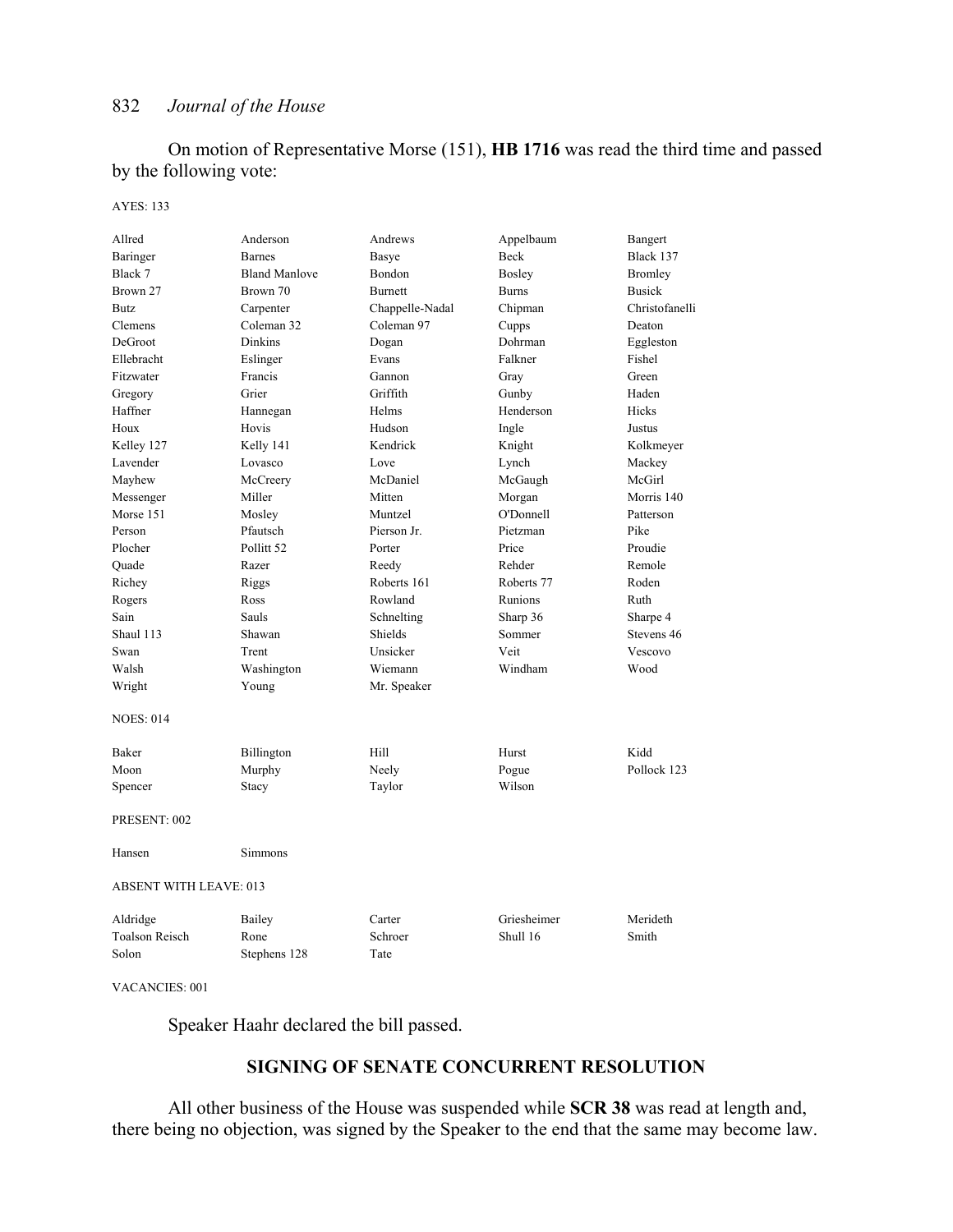# **THIRD READING OF HOUSE BILLS**

**HCS HB 1817**, relating to school district local effort calculations, was placed on the Informal Calendar.

**HB 1818**, relating to school district local effort computations, was placed on the Informal Calendar.

**HCS HB 1854**, relating to political subdivisions filing annual financial reports with the state auditor, was placed on the Informal Calendar.

**HB 1903**, relating to school district superintendent sharing, was placed on the Informal Calendar.

## **THIRD READING OF HOUSE BILLS - INFORMAL**

**HCS HB 2049**, relating to civil actions, was taken up by Representative Coleman (97).

Representative Vescovo moved the previous question.

Which motion was adopted by the following vote:

AYES: 102

| Allred           | Anderson       | Andrews         | <b>Baker</b>          | Basye          |
|------------------|----------------|-----------------|-----------------------|----------------|
| Billington       | Black 137      | Black 7         | Bondon                | <b>Bromley</b> |
| <b>Busick</b>    | Chipman        | Christofanelli  | Coleman 32            | Coleman 97     |
| Cupps            | Deaton         | DeGroot         | <b>Dinkins</b>        | Dogan          |
| Dohrman          | Eggleston      | Falkner         | Fishel                | Fitzwater      |
| Francis          | Gannon         | Gregory         | Grier                 | Griffith       |
| Haden            | Haffner        | Hannegan        | Hansen                | Helms          |
| Henderson        | Hicks          | Hill            | Houx                  | Hovis          |
| Hudson           | Hurst          | Justus          | Kelley 127            | Kelly 141      |
| Knight           | Kolkmeyer      | Lovasco         | Love                  | Lynch          |
| Mayhew           | McDaniel       | McGaugh         | McGirl                | Messenger      |
| Moon             | Morris 140     | Morse 151       | Muntzel               | Murphy         |
| Neely            | O'Donnell      | Patterson       | Pfautsch              | Pietzman       |
| Pike             | Plocher        | Pogue           | Pollitt <sub>52</sub> | Pollock 123    |
| Porter           | Reedy          | Rehder          | <b>Toalson Reisch</b> | Remole         |
| Richey           | Riggs          | Roberts 161     | Roden                 | <b>Ross</b>    |
| Ruth             | Schnelting     | Sharpe 4        | Shaul 113             | Shawan         |
| Shields          | <b>Simmons</b> | Smith           | Sommer                | Spencer        |
| Stacy            | Stephens 128   | Swan            | Taylor                | Trent          |
| Vescovo          | Walsh          | Wiemann         | Wilson                | Wood           |
| Wright           | Mr. Speaker    |                 |                       |                |
| <b>NOES: 044</b> |                |                 |                       |                |
| Appelbaum        | Bangert        | Baringer        | <b>Barnes</b>         | <b>Beck</b>    |
| Bosley           | Brown 27       | Brown 70        | <b>Burnett</b>        | <b>Burns</b>   |
| <b>Butz</b>      | Carpenter      | Chappelle-Nadal | Clemens               | Ellebracht     |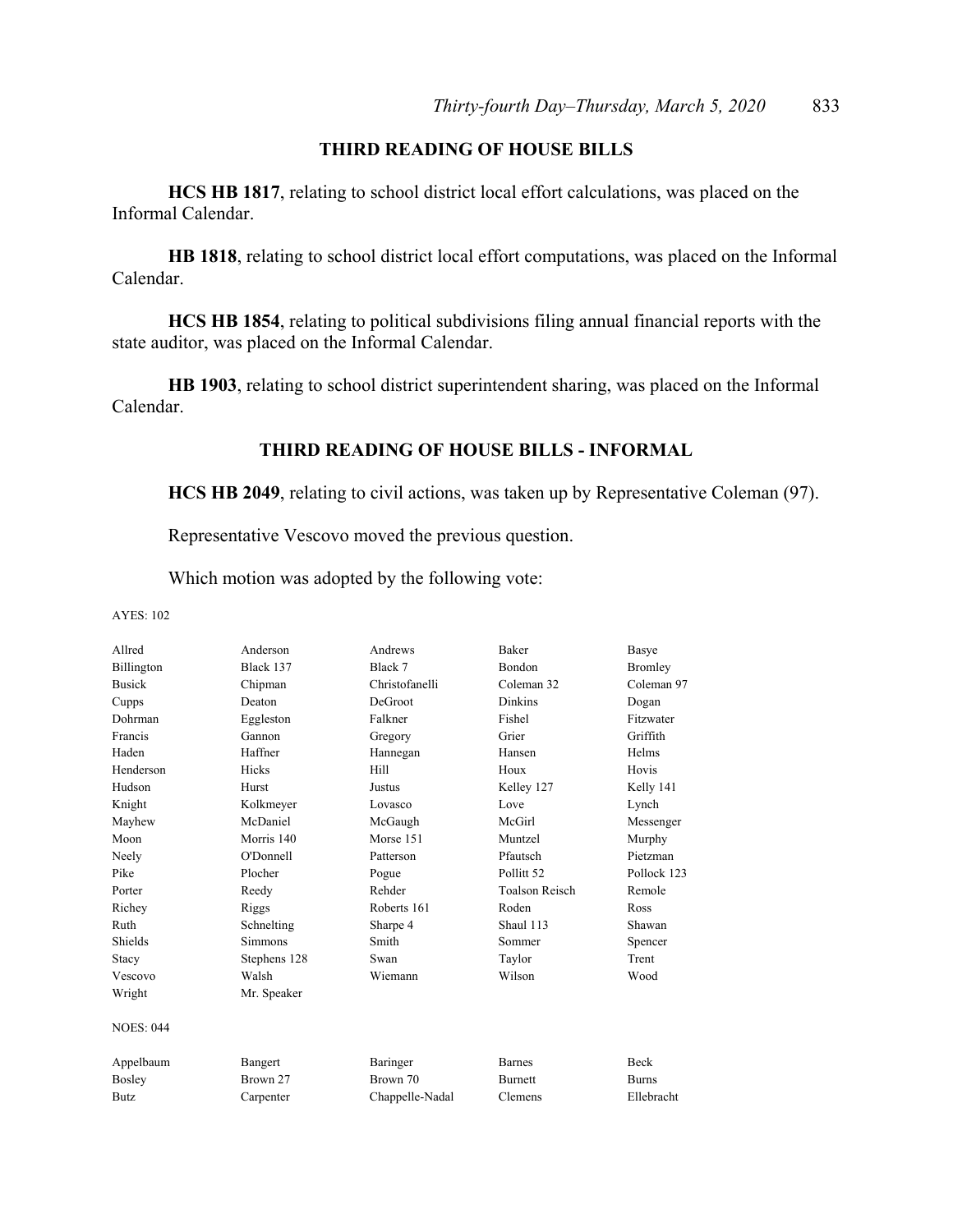| Gray                                          | Green       | Gunby                | Ingle      | Lavender |
|-----------------------------------------------|-------------|----------------------|------------|----------|
| Mackey                                        | McCreery    | Mitten               | Morgan     | Mosley   |
| Person                                        | Pierson Jr. | Price                | Proudie    | Ouade    |
| Razer                                         | Roberts 77  | Rogers               | Rowland    | Runions  |
| Sain                                          | Sauls       | Sharp 36             | Stevens 46 | Unsicker |
| Veit                                          | Washington  | Windham              | Young      |          |
| PRESENT: 000<br><b>ABSENT WITH LEAVE: 016</b> |             |                      |            |          |
| Aldridge                                      | Bailey      | <b>Bland Manlove</b> | Carter     | Eslinger |

Evans Griesheimer Kendrick Kidd Merideth Miller Rone Schroer Shull 16 Solon Tate

#### VACANCIES: 001

 On motion of Representative Coleman (97), **HCS HB 2049** was read the third time and passed by the following vote:

AYES: 090

| Allred           | Anderson              | Andrews        | <b>Baker</b>    | Basye          |
|------------------|-----------------------|----------------|-----------------|----------------|
| Billington       | Black 137             | <b>Bondon</b>  | <b>Bromley</b>  | <b>Busick</b>  |
| Chipman          | Christofanelli        | Coleman 32     | Coleman 97      | Cupps          |
| Deaton           | DeGroot               | <b>Dinkins</b> | Dohrman         | Eggleston      |
| Fitzwater        | Francis               | Gregory        | Grier           | Griffith       |
| Haden            | Haffner               | Hannegan       | Hansen          | Helms          |
| Henderson        | Hicks                 | Hill           | Houx            | Hovis          |
| Hudson           | Justus                | Kelley 127     | Kelly 141       | Knight         |
| Kolkmeyer        | Lovasco               | Love           | Lynch           | Mayhew         |
| McGirl           | Miller                | Morris 140     | Muntzel         | Murphy         |
| O'Donnell        | Patterson             | Pfautsch       | Pietzman        | Pike           |
| Plocher          | Pollitt <sub>52</sub> | Pollock 123    | Porter          | Reedy          |
| Rehder           | <b>Toalson Reisch</b> | Remole         | Richey          | Riggs          |
| Roberts 161      | Roden                 | Ross           | Ruth            | Schnelting     |
| Sharpe 4         | Shaul 113             | Shawan         | Shields         | <b>Simmons</b> |
| Smith            | Sommer                | Spencer        | Stacy           | Stephens 128   |
| Swan             | Taylor                | Trent          | Vescovo         | Walsh          |
| Wiemann          | Wilson                | Wood           | Wright          | Mr. Speaker    |
| <b>NOES: 057</b> |                       |                |                 |                |
| Appelbaum        | Bangert               | Baringer       | <b>Barnes</b>   | <b>Beck</b>    |
| Black 7          | <b>Bosley</b>         | Brown 27       | Brown 70        | <b>Burnett</b> |
| <b>Burns</b>     | <b>Butz</b>           | Carpenter      | Chappelle-Nadal | Clemens        |
| Dogan            | Ellebracht            | Falkner        | Fishel          | Gannon         |
| Gray             | Green                 | Gunby          | Hurst           | Ingle          |
| Lavender         | Mackey                | McCreery       | McDaniel        | McGaugh        |
| Messenger        | Mitten                | Moon           | Morgan          | Morse 151      |
| Mosley           | Neely                 | Person         | Pierson Jr.     | Pogue          |
| Price            | Proudie               | Ouade          | Razer           | Roberts 77     |
| Rogers           | Rowland               | Runions        | Sain            | Sauls          |
| Sharp 36         | Stevens 46            | Unsicker       | Veit            | Washington     |
| Windham          | Young                 |                |                 |                |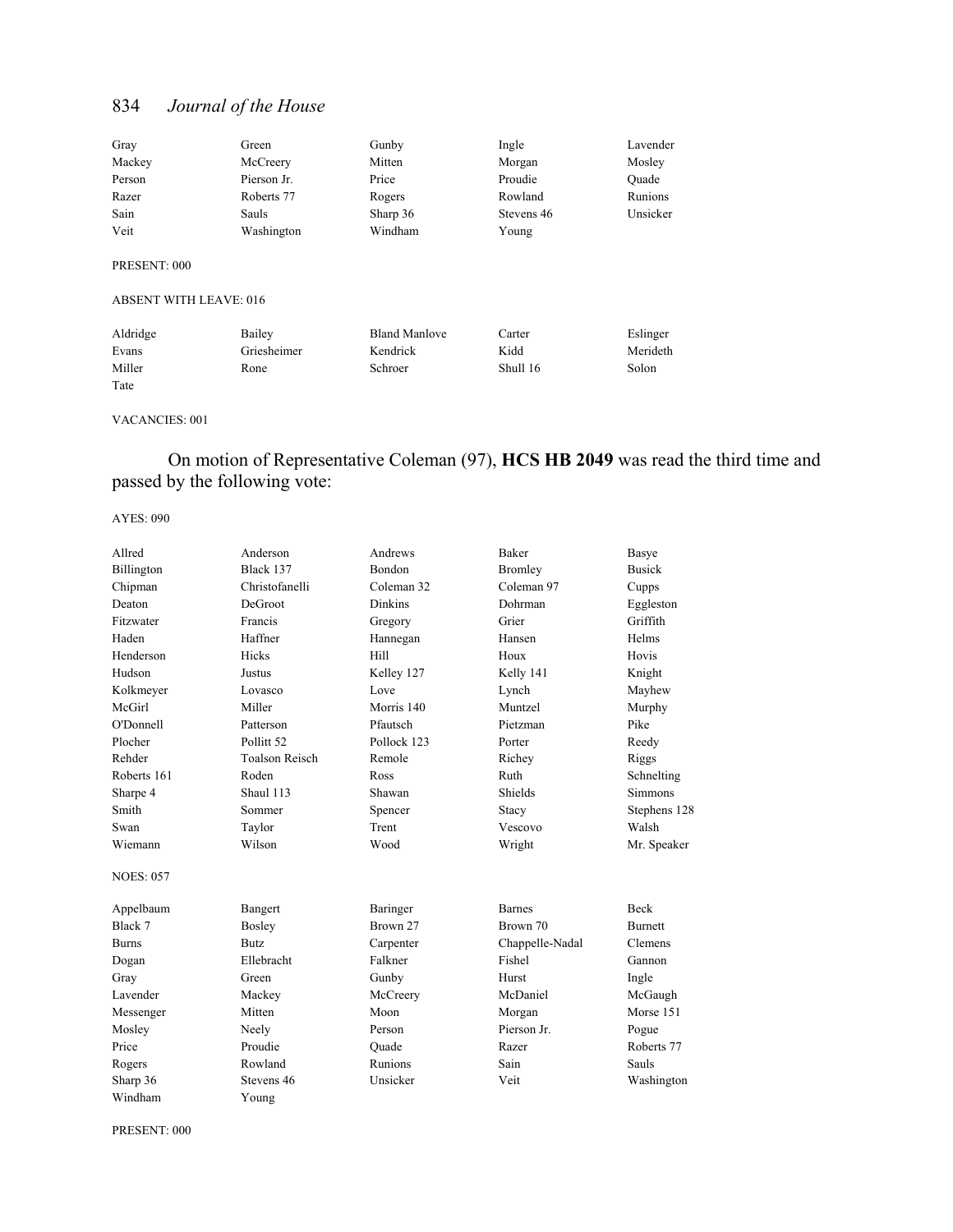ABSENT WITH LEAVE: 015

| Aldridge | Bailey      | <b>Bland Manlove</b> | Carter | Eslinger |
|----------|-------------|----------------------|--------|----------|
| Evans    | Griesheimer | Kendrick             | Kidd   | Merideth |
| Rone     | Schroer     | Shull 16             | Solon  | Tate     |

VACANCIES: 001

Speaker Haahr declared the bill passed.

## **REFERRAL OF HOUSE CONCURRENT RESOLUTIONS**

The following House Concurrent Resolutions were referred to the Committee indicated:

**HCR 86** - Special Committee on Career Readiness

**HCR 102** - Agriculture Policy

## **REFERRAL OF HOUSE JOINT RESOLUTIONS**

The following House Joint Resolution was referred to the Committee indicated:

**HCS HJR 103** - Fiscal Review

## **REFERRAL OF HOUSE BILLS**

The following House Bills were referred to the Committee indicated:

| HB 1510 - Veterans  |                                                      |
|---------------------|------------------------------------------------------|
|                     | HB 1749 - Ways and Means                             |
|                     | <b>HB 1757</b> - Crime Prevention and Public Safety  |
|                     | HB 1771 - Ways and Means                             |
|                     | HB 1889 - Crime Prevention and Public Safety         |
|                     | HB 2027 - Economic Development                       |
|                     | HB 2035 - Insurance Policy                           |
| HB 2189 - Budget    |                                                      |
|                     | HB 2251 - Health and Mental Health Policy            |
|                     | HB 2255 - Special Committee on Aging                 |
| HB 2291 - Pensions  |                                                      |
| HB 2302 - Utilities |                                                      |
| HB 2460 - Pensions  |                                                      |
|                     | <b>HB 2482</b> - Conservation and Natural Resources  |
|                     | HB 2515 - Downsizing State Government                |
| HB 2565 - Utilities |                                                      |
|                     | <b>HB 2567</b> - Special Committee on Small Business |
| HB 2577 - Utilities |                                                      |
|                     | HB 2585 - Special Committee on Government Oversight  |
|                     | HB 2595 - Crime Prevention and Public Safety         |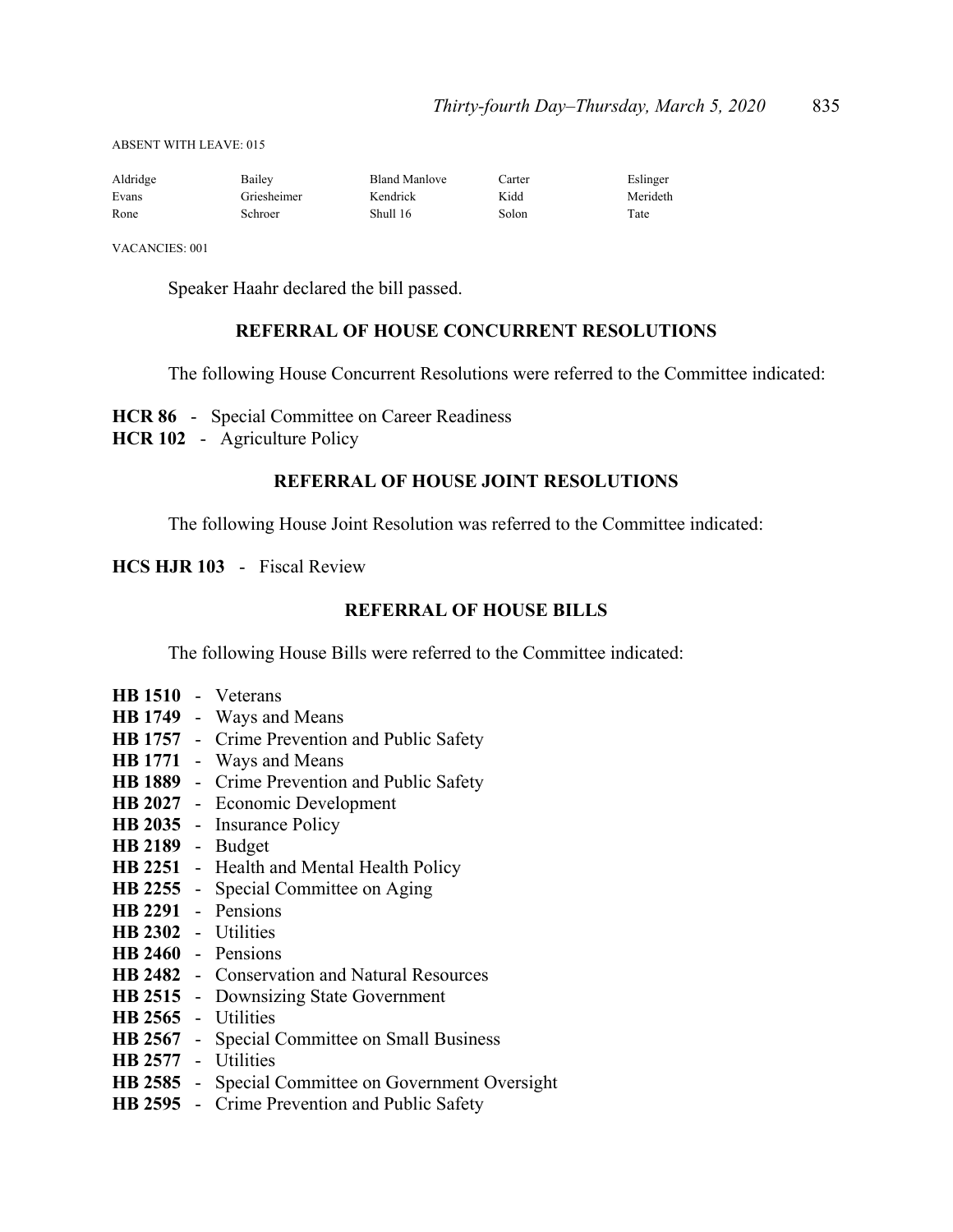- **HB 2628** Crime Prevention and Public Safety
- **HB 2643** Children and Families
- **HB 2648** Professional Registration and Licensing
- **HB 2663** Elections and Elected Officials
- **HB 2664** Health and Mental Health Policy
- **HB 2696** Higher Education
- **HB 2718** General Laws
- **HB 2725** Judiciary
- **HB 2733** Insurance Policy
- **HB 2743** Utilities

## **RE-REFERRAL OF HOUSE BILLS**

The following House Bill was re-referred to the Committee indicated:

**HB 1757** - Special Committee on Criminal Justice

# **REFERRAL OF SENATE JOINT RESOLUTIONS**

The following Senate Joint Resolution was referred to the Committee indicated:

**SS#3 SJR 38** - General Laws

## **REFERRAL OF SENATE BILLS**

The following Senate Bills were referred to the Committee indicated:

**SB 552** - Elections and Elected Officials **SS SB 623** - Children and Families **SCS SB 631** - Elections and Elected Officials **SCS SB 653** - Children and Families **SB 656** - Veterans

## **COMMITTEE REPORTS**

#### **Committee on Budget**, Chairman Smith reporting:

 Mr. Speaker: Your Committee on Budget, to which was referred **HB 2014**, begs leave to report it has examined the same and recommends that it **Do Pass with House Committee Substitute** by the following vote:

Ayes (30): Andrews, Black (137), Black (7), Bland Manlove, Burnett, Cupps, Deaton, Evans, Gregory, Hudson, Kelly (141), Kendrick, Lavender, Mayhew, Merideth, O'Donnell, Patterson, Pierson Jr., Riggs, Roberts (161), Rogers, Ross, Sharpe (4), Shields, Smith, Spencer, Swan, Trent, Walsh and Wood

Noes (0)

Absent (6): Aldridge, Bosley, Griesheimer, McGaugh, Richey and Washington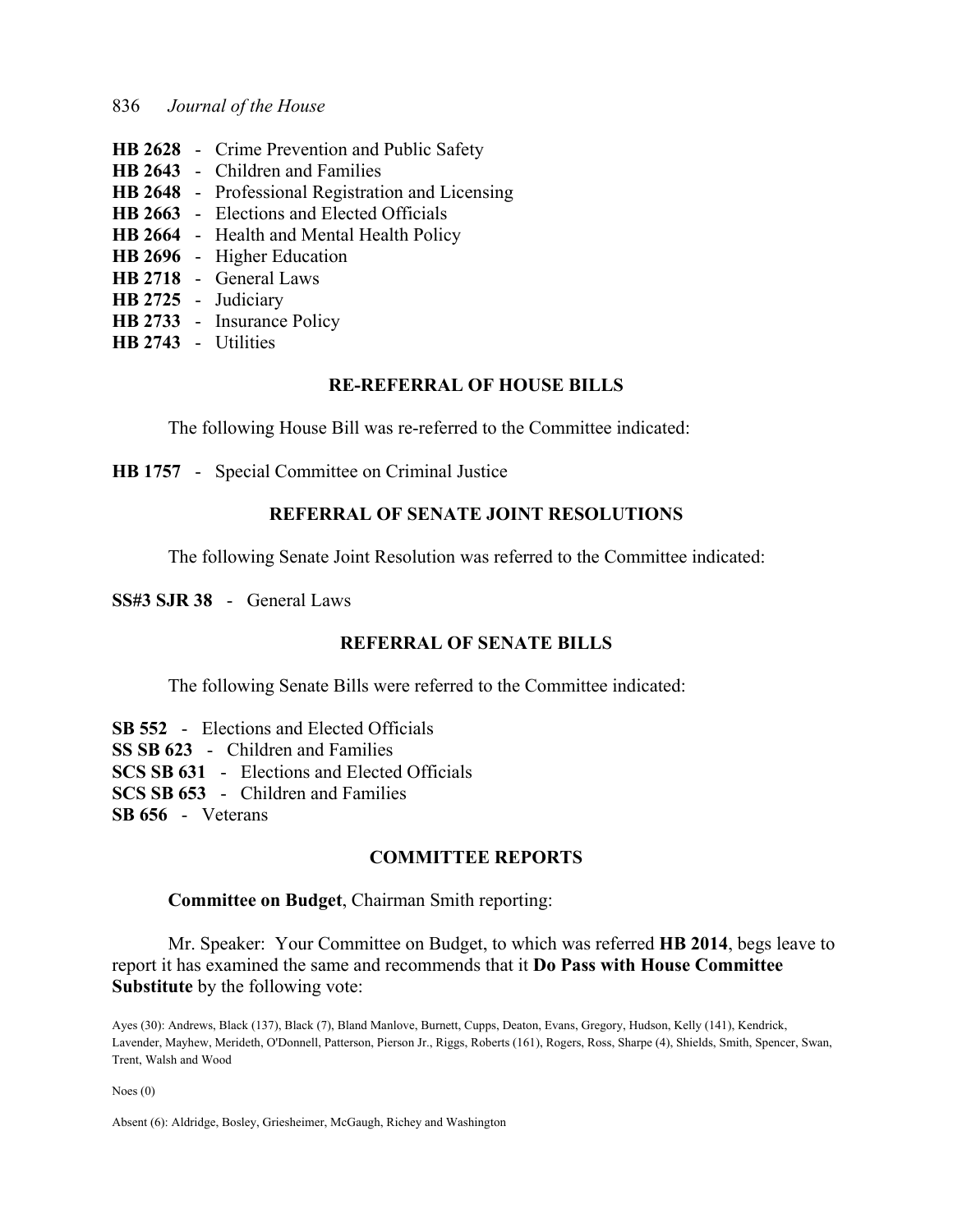## **Committee on Elections and Elected Officials**, Chairman Shaul (113) reporting:

 Mr. Speaker: Your Committee on Elections and Elected Officials, to which was referred **HJR 109**, begs leave to report it has examined the same and recommends that it **Do Pass**, and pursuant to Rule 24(25)(c) be referred to the Committee on Rules - Legislative Oversight by the following vote:

Ayes (5): McGaugh, Shaul (113), Simmons, Stacy and Toalson Reisch

Noes (2): Morgan and Windham

Absent (0)

 Mr. Speaker: Your Committee on Elections and Elected Officials, to which was referred **HB 2368**, begs leave to report it has examined the same and recommends that it **Do Pass**, and pursuant to Rule 24(25)(c) be referred to the Committee on Rules - Legislative Oversight by the following vote:

Ayes (7): McGaugh, Morgan, Shaul (113), Simmons, Stacy, Toalson Reisch and Windham

Noes (0)

Absent (0)

#### **Committee on General Laws**, Chairman Plocher reporting:

 Mr. Speaker: Your Committee on General Laws, to which was referred **HB 1564**, **HB 1792** and **HB 1748**, begs leave to report it has examined the same and recommends that it **Do Pass with House Committee Substitute**, and pursuant to Rule 24(25)(c) be referred to the Committee on Rules - Legislative Oversight by the following vote:

Ayes (12): Basye, Carpenter, Coleman (97), Fitzwater, Hicks, McCreery, Patterson, Plocher, Rogers, Schroer, Shawan and Taylor

Noes (1): Merideth

Absent (0)

 Mr. Speaker: Your Committee on General Laws, to which was referred **HB 1874**, begs leave to report it has examined the same and recommends that it **Do Pass with House Committee Substitute**, and pursuant to Rule 24(25)(c) be referred to the Committee on Rules - Legislative Oversight by the following vote:

Ayes (13): Basye, Carpenter, Coleman (97), Fitzwater, Hicks, McCreery, Merideth, Patterson, Plocher, Rogers, Schroer, Shawan and Taylor

Noes (0)

Absent (0)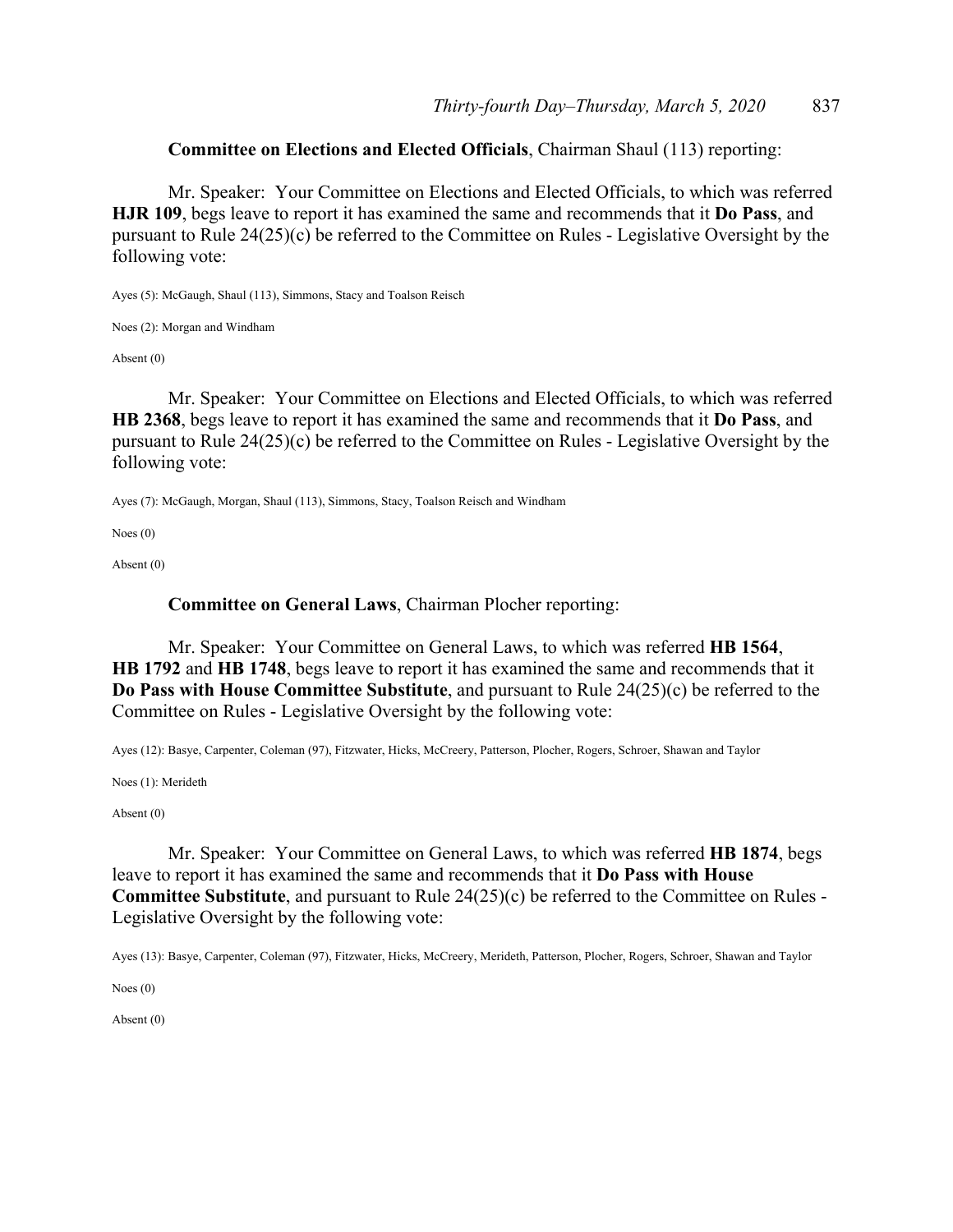**Committee on Judiciary**, Chairman Gregory reporting:

 Mr. Speaker: Your Committee on Judiciary, to which was referred **HB 1413**, begs leave to report it has examined the same and recommends that it **Do Pass with House Committee Substitute**, and pursuant to Rule 24(25)(b) be referred to the Committee on Rules - Administrative Oversight by the following vote:

Ayes (11): Christofanelli, DeGroot, Ellebracht, Evans, Gregory, Hill, Kolkmeyer, Schroer, Toalson Reisch, Trent and Veit

Noes (5): Coleman (97), Mackey, Mitten, Roberts (77) and Sauls

Absent (1): Hicks

 Mr. Speaker: Your Committee on Judiciary, to which was referred **HB 1937**, begs leave to report it has examined the same and recommends that it **Do Pass with House Committee Substitute**, and pursuant to Rule 24(25)(b) be referred to the Committee on Rules - Administrative Oversight by the following vote:

Ayes (11): Christofanelli, Coleman (97), DeGroot, Evans, Gregory, Hill, Kolkmeyer, Schroer, Toalson Reisch, Trent and Veit

Noes (5): Ellebracht, Mackey, Mitten, Roberts (77) and Sauls

Absent (1): Hicks

#### **Special Committee on Government Oversight**, Chairman Ross reporting:

 Mr. Speaker: Your Special Committee on Government Oversight, to which was referred **HB 2284**, begs leave to report it has examined the same and recommends that it **Do Pass with House Committee Substitute**, and pursuant to Rule 24(25)(c) be referred to the Committee on Rules - Legislative Oversight by the following vote:

Ayes (9): Carpenter, Deaton, Eggleston, Houx, Merideth, Ross, Schroer, Taylor and Veit

Noes (0)

Absent (1): Chappelle-Nadal

#### **Special Committee on Small Business**, Chairman Andrews reporting:

 Mr. Speaker: Your Special Committee on Small Business, to which was referred **HB 2267**, begs leave to report it has examined the same and recommends that it **Do Pass with House Committee Substitute**, and pursuant to Rule 24(25)(c) be referred to the Committee on Rules - Legislative Oversight by the following vote:

Ayes (6): Allred, Andrews, Billington, Falkner, Green and Murphy

Noes (1): Butz

Absent (0)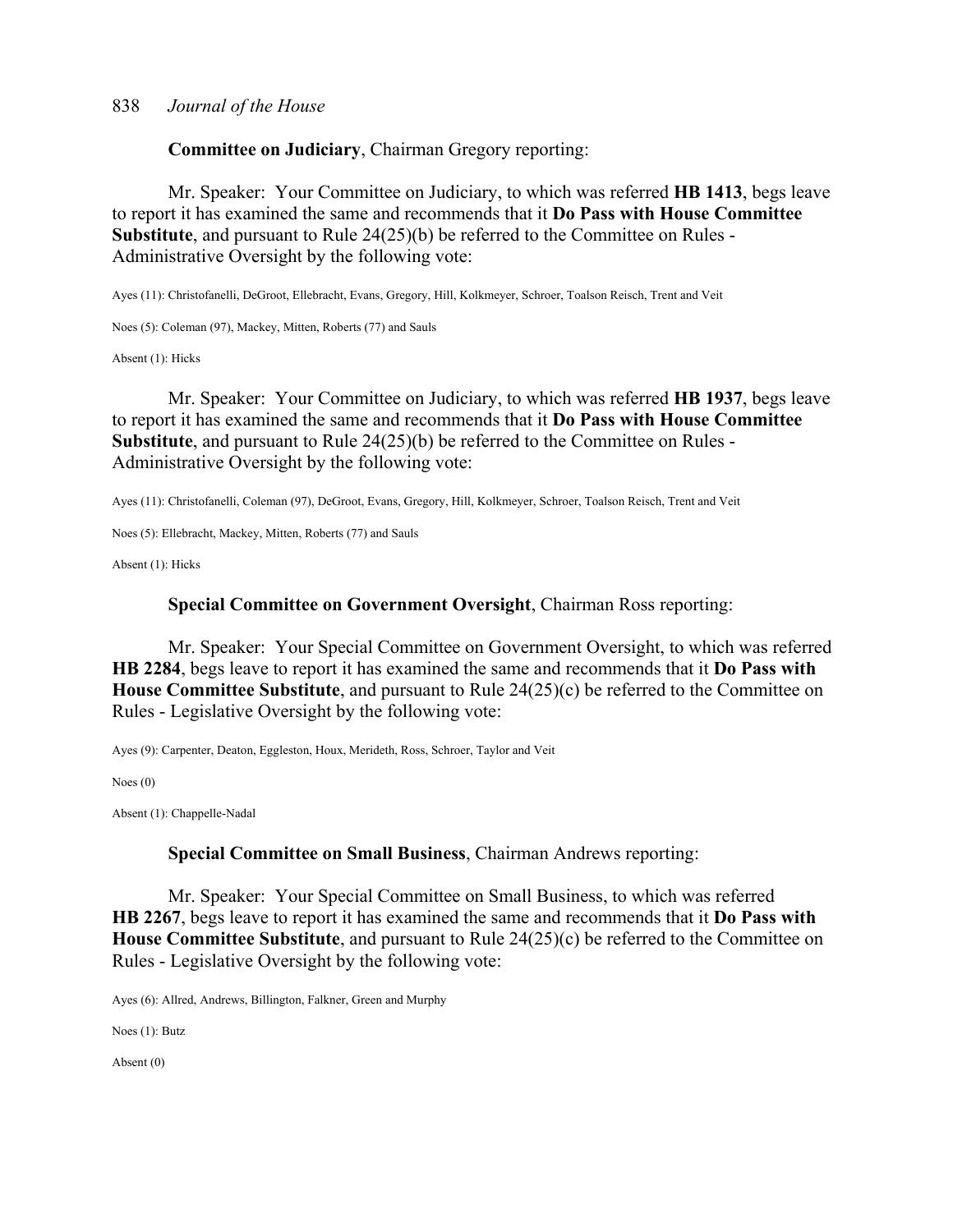#### **Committee on Transportation**, Chairman Ruth reporting:

 Mr. Speaker: Your Committee on Transportation, to which was authorized **HCB 11**, relating to the designation of memorial highways, begs leave to report it has examined the same and recommends that it **Be Introduced** by the following vote:

Ayes (11): Bromley, Busick, Butz, Griffith, Hurst, Kolkmeyer, Porter, Razer, Runions, Ruth and Sharpe (4)

Noes (0)

Absent (3): Griesheimer, Tate and Windham

Read the first time and copies ordered printed.

 Mr. Speaker: Your Committee on Transportation, to which was referred **HB 2371**, begs leave to report it has examined the same and recommends that it **Do Pass**, and pursuant to Rule 24(25)(b) be referred to the Committee on Rules - Administrative Oversight by the following vote:

Ayes (11): Bromley, Busick, Butz, Griffith, Hurst, Kolkmeyer, Porter, Razer, Runions, Ruth and Sharpe (4)

Noes (0)

Absent (3): Griesheimer, Tate and Windham

 Mr. Speaker: Your Committee on Transportation, to which was referred **HB 2444**, begs leave to report it has examined the same and recommends that it **Do Pass**, and pursuant to Rule 24(25)(b) be referred to the Committee on Rules - Administrative Oversight by the following vote:

Ayes (11): Bromley, Busick, Butz, Griffith, Hurst, Kolkmeyer, Porter, Razer, Runions, Ruth and Sharpe (4)

Noes (0)

Absent (3): Griesheimer, Tate and Windham

#### **Committee on Utilities**, Chairman Fitzwater reporting:

 Mr. Speaker: Your Committee on Utilities, to which was referred **HB 2050**, begs leave to report it has examined the same and recommends that it **Do Pass with House Committee Substitute**, and pursuant to Rule 24(25)(c) be referred to the Committee on Rules - Legislative Oversight by the following vote:

Ayes (10): Black (137), Bromley, Fitzwater, Francis, Haffner, Kidd, McDaniel, Miller, Price and Simmons

Noes (3): Gunby, McCreery and Sain

Absent (5): Coleman (97), DeGroot, Hicks, Roberts (77) and Schnelting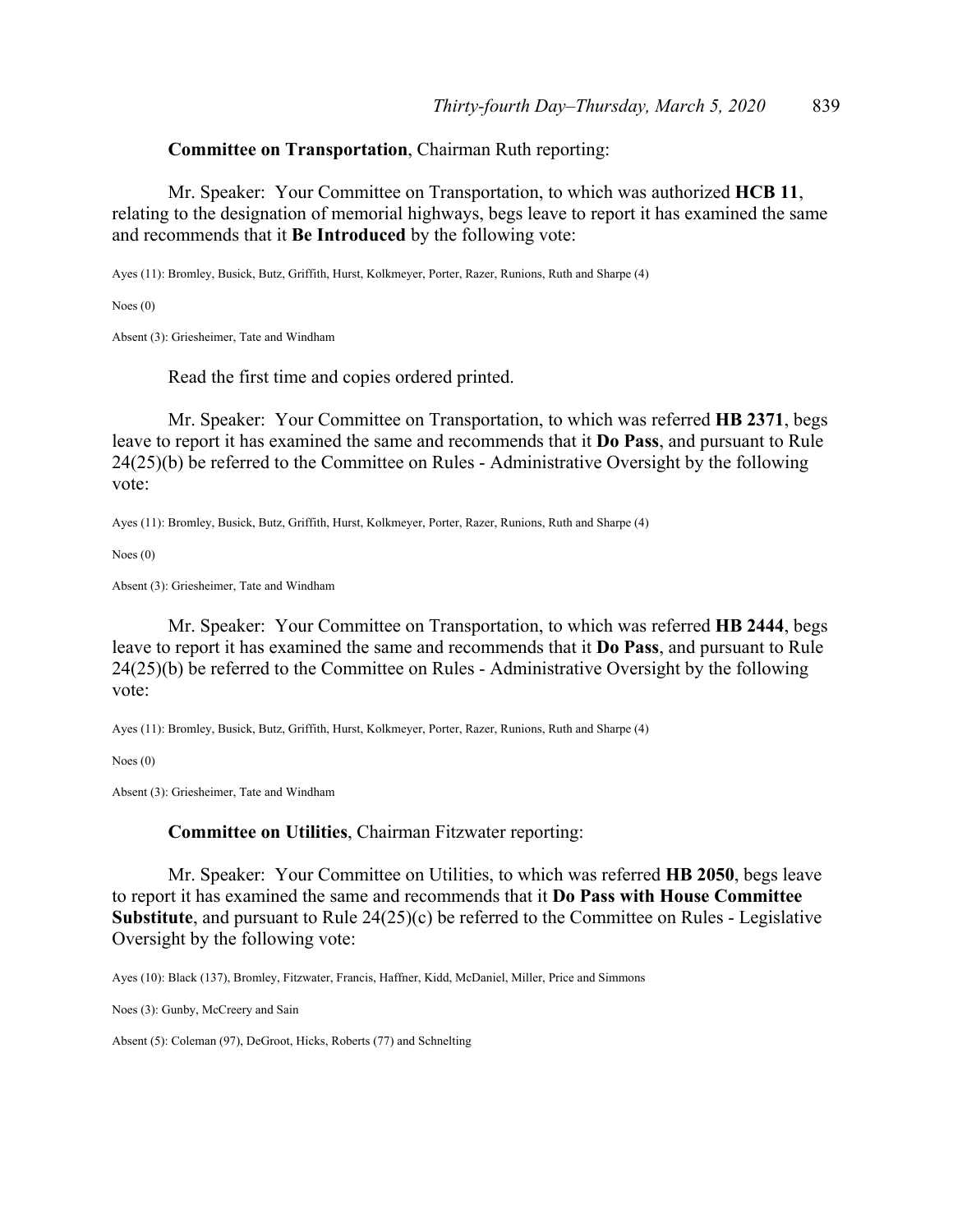**Committee on Rules - Administrative Oversight**, Chairman Rehder reporting:

 Mr. Speaker: Your Committee on Rules - Administrative Oversight, to which was referred **HCR 74**, begs leave to report it has examined the same and recommends that it **Do Pass** by the following vote:

Ayes (6): Dogan, Kelly (141), Lavender, Mitten, Rehder and Ruth

Noes (0)

Absent (4): Carpenter, Gregory, Schroer and Solon

 Mr. Speaker: Your Committee on Rules - Administrative Oversight, to which was referred **HCR 83**, begs leave to report it has examined the same and recommends that it **Do Pass** by the following vote:

Ayes (6): Dogan, Kelly (141), Lavender, Mitten, Rehder and Ruth

Noes (0)

Absent (4): Carpenter, Gregory, Schroer and Solon

 Mr. Speaker: Your Committee on Rules - Administrative Oversight, to which was referred **HCS HB 1292**, begs leave to report it has examined the same and recommends that it **Do Pass** by the following vote:

Ayes (5): Dogan, Gregory, Kelly (141), Rehder and Ruth

Noes (2): Lavender and Mitten

Absent (3): Carpenter, Schroer and Solon

 Mr. Speaker: Your Committee on Rules - Administrative Oversight, to which was referred **HB 1572**, begs leave to report it has examined the same and recommends that it **Do Pass** by the following vote:

Ayes (6): Dogan, Kelly (141), Lavender, Mitten, Rehder and Ruth

Noes (0)

Absent (4): Carpenter, Gregory, Schroer and Solon

 Mr. Speaker: Your Committee on Rules - Administrative Oversight, to which was returned **HB 1896**, begs leave to report it has examined the same and recommends that it **Do Pass with House Committee Substitute No. 2** by the following vote:

Ayes (7): Dogan, Gregory, Kelly (141), Lavender, Mitten, Rehder and Ruth

Noes (0)

Absent (3): Carpenter, Schroer and Solon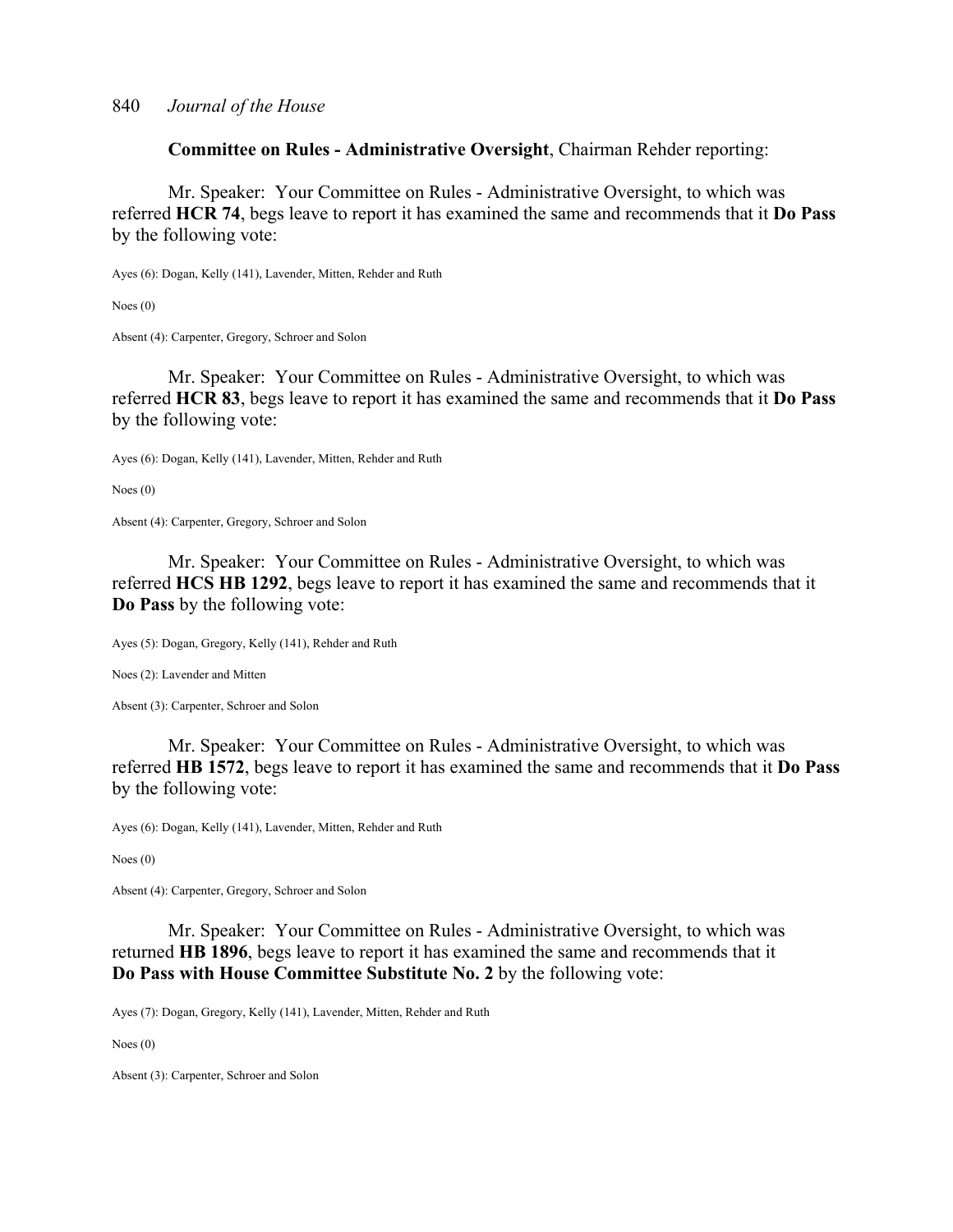Mr. Speaker: Your Committee on Rules - Administrative Oversight, to which was referred **HB 2034**, begs leave to report it has examined the same and recommends that it **Do Pass** by the following vote:

Ayes (6): Dogan, Kelly (141), Lavender, Mitten, Rehder and Ruth

Noes (0)

Absent (4): Carpenter, Gregory, Schroer and Solon

 Mr. Speaker: Your Committee on Rules - Administrative Oversight, to which was referred **HCS HB 2125**, begs leave to report it has examined the same and recommends that it **Do Pass** by the following vote:

Ayes (7): Dogan, Gregory, Kelly (141), Lavender, Mitten, Rehder and Ruth

Noes (0)

Absent (3): Carpenter, Schroer and Solon

 Mr. Speaker: Your Committee on Rules - Administrative Oversight, to which was referred **HB 2321**, begs leave to report it has examined the same and recommends that it **Do Pass** by the following vote:

Ayes (7): Dogan, Gregory, Kelly (141), Lavender, Mitten, Rehder and Ruth

Noes (0)

Absent (3): Carpenter, Schroer and Solon

 Mr. Speaker: Your Committee on Rules - Administrative Oversight, to which was referred **HB 2334**, begs leave to report it has examined the same and recommends that it **Do Pass** by the following vote:

Ayes (6): Dogan, Kelly (141), Lavender, Mitten, Rehder and Ruth

Noes (0)

Absent (4): Carpenter, Gregory, Schroer and Solon

 Mr. Speaker: Your Committee on Rules - Administrative Oversight, to which was referred **HB 2352**, begs leave to report it has examined the same and recommends that it **Do Pass** by the following vote:

Ayes (6): Dogan, Kelly (141), Lavender, Mitten, Rehder and Ruth

Noes (0)

Absent (4): Carpenter, Gregory, Schroer and Solon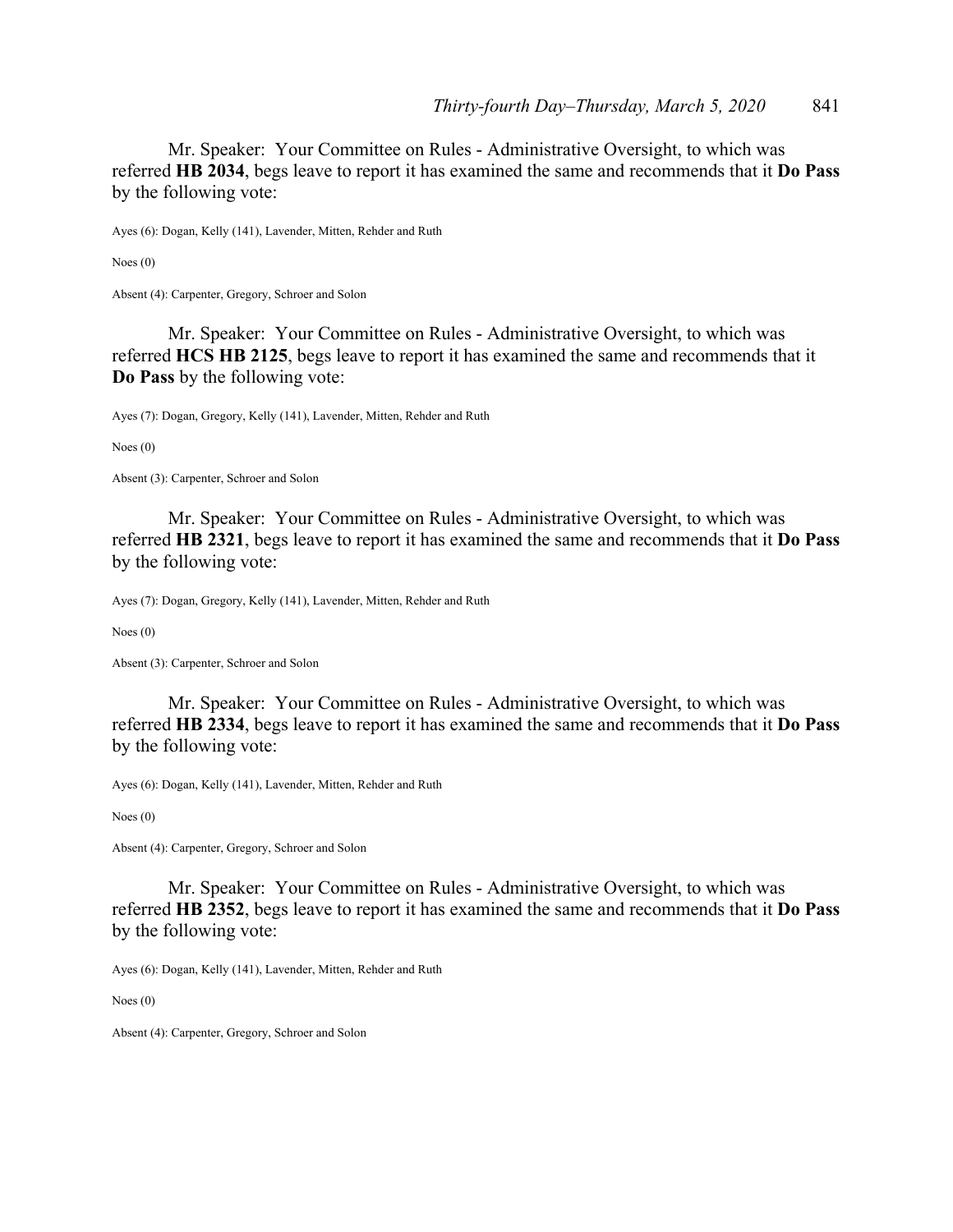**Committee on Rules - Legislative Oversight**, Chairman Miller reporting:

 Mr. Speaker: Your Committee on Rules - Legislative Oversight, to which was referred **HJR 77**, begs leave to report it has examined the same and recommends that it **Do Pass** by the following vote:

Ayes (7): Bondon, Chipman, Christofanelli, Fitzwater, Houx, Miller and Sommer

Noes (3): Runions, Sauls and Unsicker

Absent (0)

 Mr. Speaker: Your Committee on Rules - Legislative Oversight, to which was referred **HCS HJR 97**, begs leave to report it has examined the same and recommends that it **Do Pass** by the following vote:

Ayes (7): Bondon, Chipman, Christofanelli, Fitzwater, Houx, Miller and Sommer

Noes (3): Runions, Sauls and Unsicker

Absent (0)

 Mr. Speaker: Your Committee on Rules - Legislative Oversight, to which was referred **HCS HB 1282**, begs leave to report it has examined the same and recommends that it **Do Pass** by the following vote:

Ayes (8): Bondon, Chipman, Fitzwater, Houx, Miller, Sauls, Sommer and Unsicker

Noes (2): Christofanelli and Runions

Absent (0)

 Mr. Speaker: Your Committee on Rules - Legislative Oversight, to which was referred **HCS HB 1620**, begs leave to report it has examined the same and recommends that it **Do Pass** by the following vote:

Ayes (10): Bondon, Chipman, Christofanelli, Fitzwater, Houx, Miller, Runions, Sauls, Sommer and Unsicker

Noes (0)

Absent (0)

 Mr. Speaker: Your Committee on Rules - Legislative Oversight, to which was referred **HB 1699**, begs leave to report it has examined the same and recommends that it **Do Pass** by the following vote:

Ayes (10): Bondon, Chipman, Christofanelli, Fitzwater, Houx, Miller, Runions, Sauls, Sommer and Unsicker

Noes (0)

Absent (0)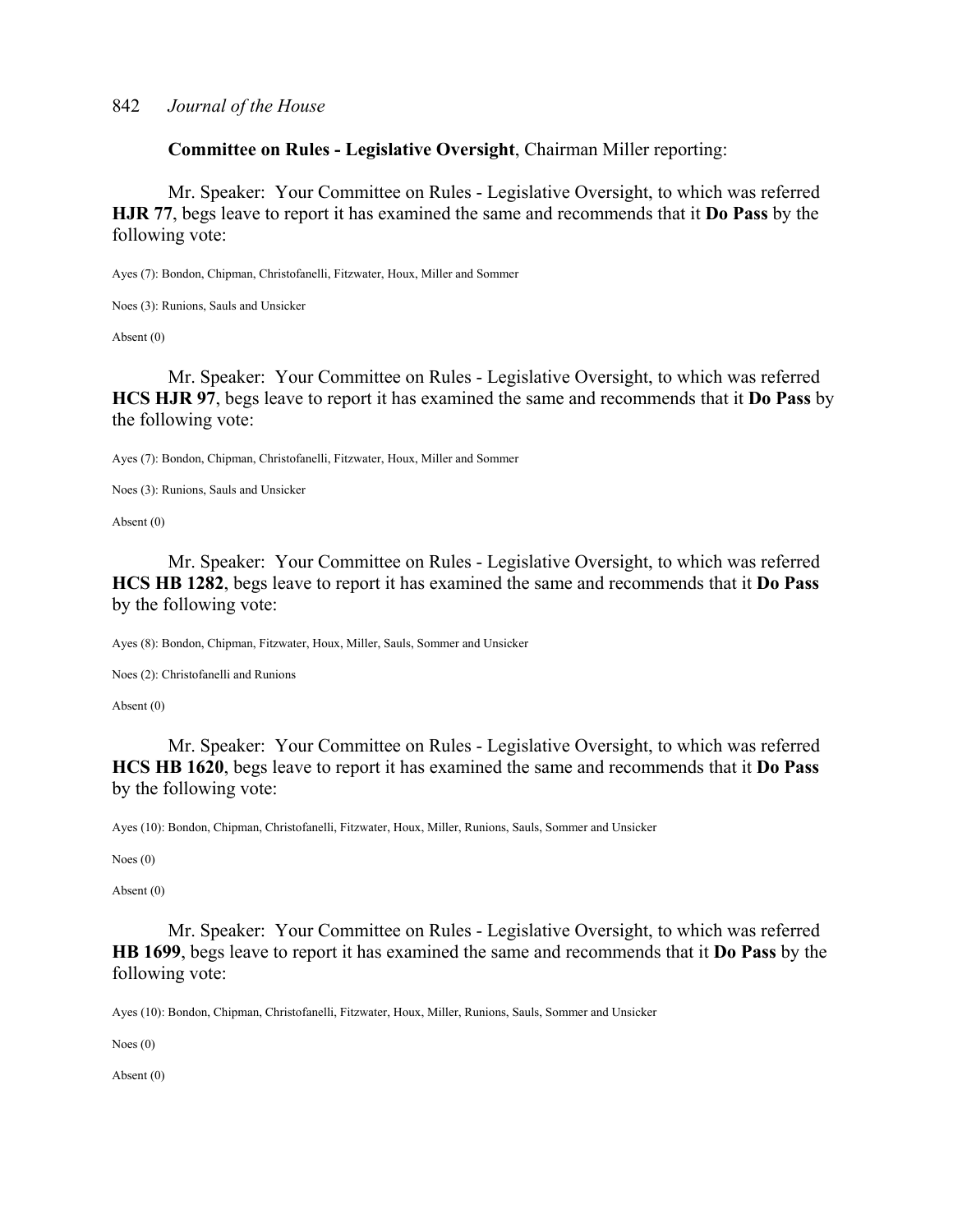Mr. Speaker: Your Committee on Rules - Legislative Oversight, to which was referred **HCS HB 1709**, begs leave to report it has examined the same and recommends that it **Do Pass** by the following vote:

Ayes (10): Bondon, Chipman, Christofanelli, Fitzwater, Houx, Miller, Runions, Sauls, Sommer and Unsicker

Noes (0)

Absent (0)

 Mr. Speaker: Your Committee on Rules - Legislative Oversight, to which was referred **HCS HB 1713**, begs leave to report it has examined the same and recommends that it **Do Pass** by the following vote:

Ayes (10): Bondon, Chipman, Christofanelli, Fitzwater, Houx, Miller, Runions, Sauls, Sommer and Unsicker

Noes (0)

Absent (0)

 Mr. Speaker: Your Committee on Rules - Legislative Oversight, to which was referred **HB 1859**, begs leave to report it has examined the same and recommends that it **Do Pass** by the following vote:

Ayes (10): Bondon, Chipman, Christofanelli, Fitzwater, Houx, Miller, Runions, Sauls, Sommer and Unsicker

Noes (0)

Absent (0)

 Mr. Speaker: Your Committee on Rules - Legislative Oversight, to which was referred **HCS#2 HB 1957**, begs leave to report it has examined the same and recommends that it **Do Pass** by the following vote:

Ayes (7): Bondon, Chipman, Christofanelli, Fitzwater, Houx, Miller and Sommer

Noes (3): Runions, Sauls and Unsicker

Absent (0)

 Mr. Speaker: Your Committee on Rules - Legislative Oversight, to which was referred **HCS HB 1960**, begs leave to report it has examined the same and recommends that it **Do Pass** by the following vote:

Ayes (10): Bondon, Chipman, Christofanelli, Fitzwater, Houx, Miller, Runions, Sauls, Sommer and Unsicker

Noes (0)

Absent (0)

 Mr. Speaker: Your Committee on Rules - Legislative Oversight, to which was referred **HCS HB 1992**, begs leave to report it has examined the same and recommends that it **Do Pass** by the following vote: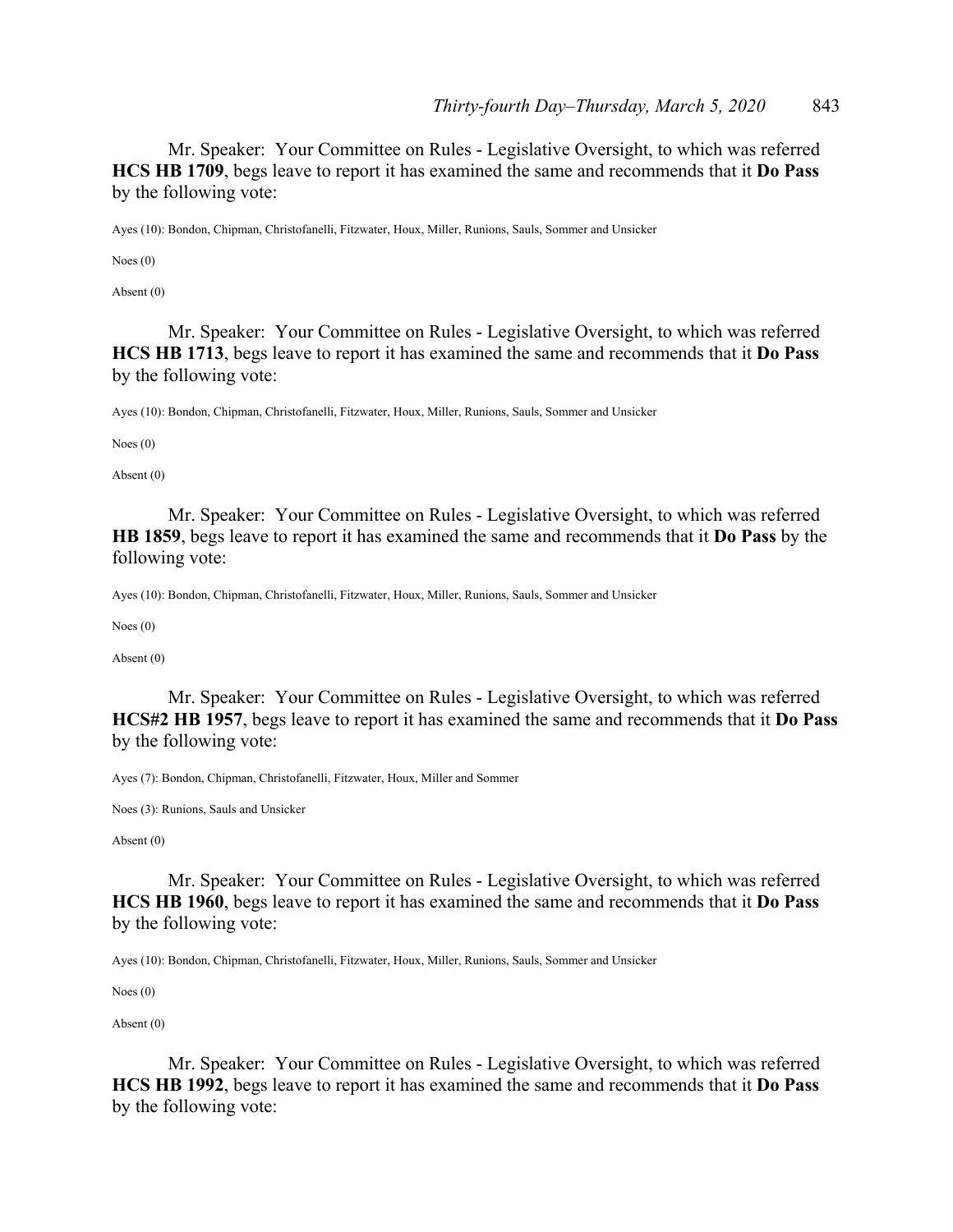Ayes (9): Bondon, Chipman, Christofanelli, Fitzwater, Houx, Miller, Runions, Sauls and Sommer

Noes (1): Unsicker

Absent (0)

 Mr. Speaker: Your Committee on Rules - Legislative Oversight, to which was referred **HCS HB 2261**, begs leave to report it has examined the same and recommends that it **Do Pass** by the following vote:

Ayes (9): Bondon, Christofanelli, Fitzwater, Houx, Miller, Runions, Sauls, Sommer and Unsicker

Noes (1): Chipman

Absent (0)

 Mr. Speaker: Your Committee on Rules - Legislative Oversight, to which was referred **HCS HB 2273**, begs leave to report it has examined the same and recommends that it **Do Pass** by the following vote:

Ayes (6): Bondon, Christofanelli, Fitzwater, Houx, Miller and Sommer

Noes (4): Chipman, Runions, Sauls and Unsicker

Absent (0)

 Mr. Speaker: Your Committee on Rules - Legislative Oversight, to which was referred **HCS HB 2305**, begs leave to report it has examined the same and recommends that it **Do Pass** by the following vote:

Ayes (10): Bondon, Chipman, Christofanelli, Fitzwater, Houx, Miller, Runions, Sauls, Sommer and Unsicker

Noes (0)

Absent (0)

 Mr. Speaker: Your Committee on Rules - Legislative Oversight, to which was referred **HB 2526**, begs leave to report it has examined the same and recommends that it **Do Pass** by the following vote:

Ayes (9): Bondon, Chipman, Christofanelli, Fitzwater, Houx, Runions, Sauls, Sommer and Unsicker

Noes (1): Miller

Absent (0)

 Mr. Speaker: Your Committee on Rules - Legislative Oversight, to which was referred **HCS HB 2555**, begs leave to report it has examined the same and recommends that it **Do Pass** by the following vote:

Ayes (7): Bondon, Chipman, Christofanelli, Fitzwater, Houx, Miller and Sommer

Noes (3): Runions, Sauls and Unsicker

Absent (0)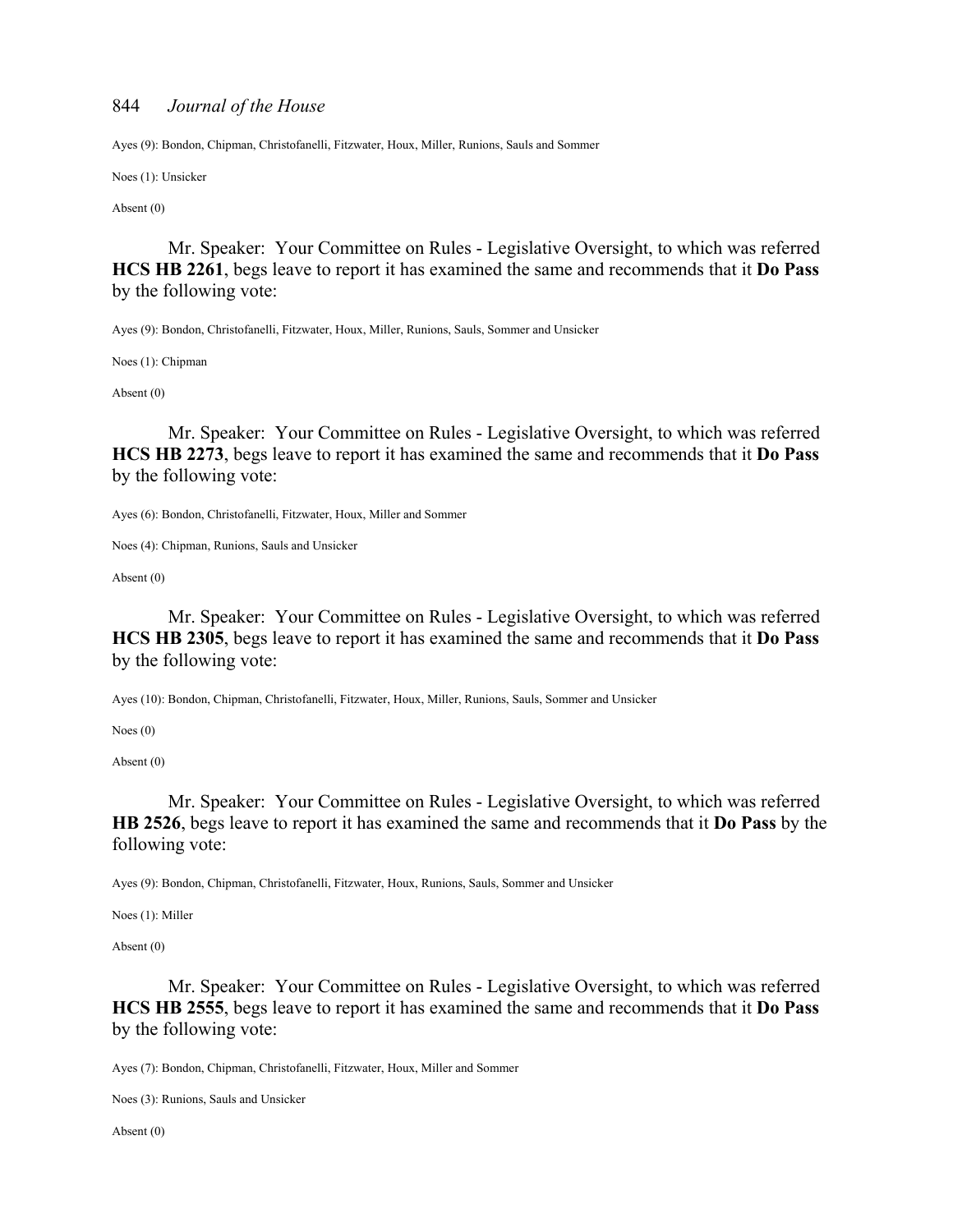Mr. Speaker: Your Committee on Rules - Legislative Oversight, to which was referred **HB 2564**, begs leave to report it has examined the same and recommends that it **Do Pass** by the following vote:

Ayes (6): Chipman, Christofanelli, Fitzwater, Houx, Miller and Sommer

Noes (4): Bondon, Runions, Sauls and Unsicker

Absent (0)

#### **MESSAGES FROM THE SENATE**

 Mr. Speaker: I am instructed by the Senate to inform the House of Representatives that the Senate has taken up and passed **SB 587** entitled:

 An act to repeal sections 347.740, 351.127, 355.023, 356.233, 359.653, 400.9-528, and 417.018, RSMo, and to enact in lieu thereof seven new sections relating to fees credited to the secretary of state's technology trust fund.

In which the concurrence of the House is respectfully requested.

Read first time.

 Mr. Speaker: I am instructed by the Senate to inform the House of Representatives that the Senate has taken up and passed **SS SB 644** entitled:

 An act to repeal sections 209.150, 209.200, and 209.204, RSMo, and to enact in lieu thereof three new sections relating to service animals, with penalty provisions.

In which the concurrence of the House is respectfully requested.

Read first time.

 Mr. Speaker: I am instructed by the Senate to inform the House of Representatives that the Senate has taken up and passed **SB 664** entitled:

 An act to repeal sections 407.1095, 407.1098, and 407.1104, RSMo, and to enact in lieu thereof three new sections relating to call spoofing.

In which the concurrence of the House is respectfully requested.

Read first time.

 Mr. Speaker: I am instructed by the Senate to inform the House of Representatives that the Senate has taken up and passed **SCS SBs 673 & 560** entitled:

 An act to repeal sections 324.008 and 324.009, RSMo, and to enact in lieu thereof one new section relating to professional licensing reciprocity.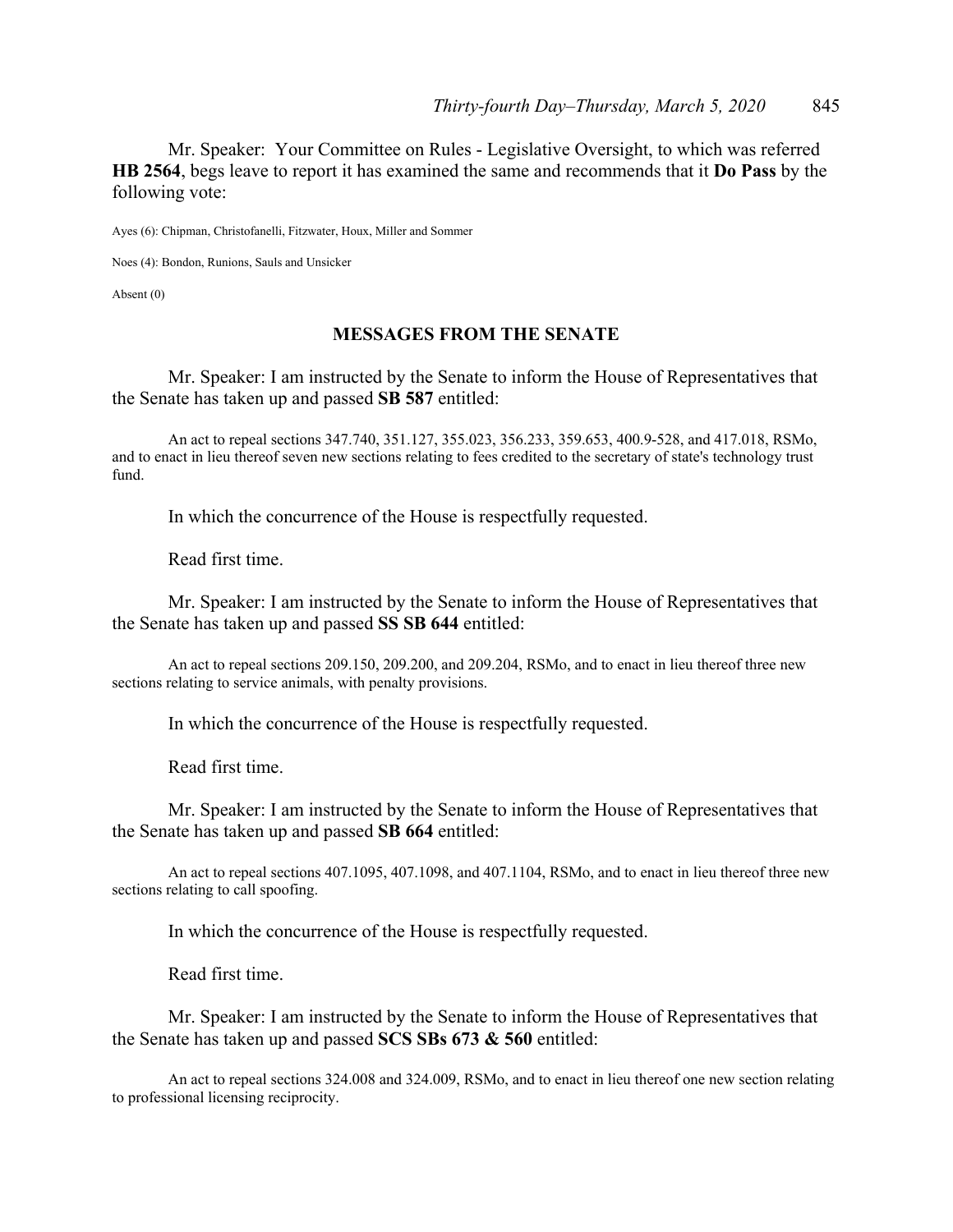In which the concurrence of the House is respectfully requested.

Read first time.

#### **ADJOURNMENT**

 On motion of Representative Vescovo, the House adjourned until 4:00 p.m., Monday, March 9, 2020.

## **COMMITTEE HEARINGS**

#### AGRICULTURE POLICY

Wednesday, March 11, 2020, 12:00 PM or upon morning recess (whichever is later), House Hearing Room 7. Public hearing will be held: HCR 102, HB 2108 Executive session will be held: HB 1603, HB 1798 Executive session may be held on any matter referred to the committee. Removed HB 2369 & added HB 2108. AMENDED

BLUE RIBBON PANEL ON JUVENILE JUSTICE

Monday, March 9, 2020, 12:30 PM, House Hearing Room 4. Executive session may be held on any matter referred to the committee. Organizational meeting.

CHILDREN AND FAMILIES

Tuesday, March 10, 2020, 8:00 AM, House Hearing Room 1. Public hearing will be held: SS SB 623, SCS SB 653, HB 2462 Executive session will be held: HB 2552 Executive session may be held on any matter referred to the committee.

CONSERVATION AND NATURAL RESOURCES Monday, March 9, 2020, 6:00 PM or upon adjournment (whichever is later), House Hearing Room 7. Public hearing will be held: HB 2225, HB 2482 Executive session will be held: HB 2343, HB 2427, HB 1547, HB 2161, HB 2528 Executive session may be held on any matter referred to the committee.

CORRECTIONS AND PUBLIC INSTITUTIONS Tuesday, March 10, 2020, 9:30 AM, House Hearing Room 6. Public hearing will be held: HB 2535 Executive session will be held: HB 1375, HB 2170 Executive session may be held on any matter referred to the committee.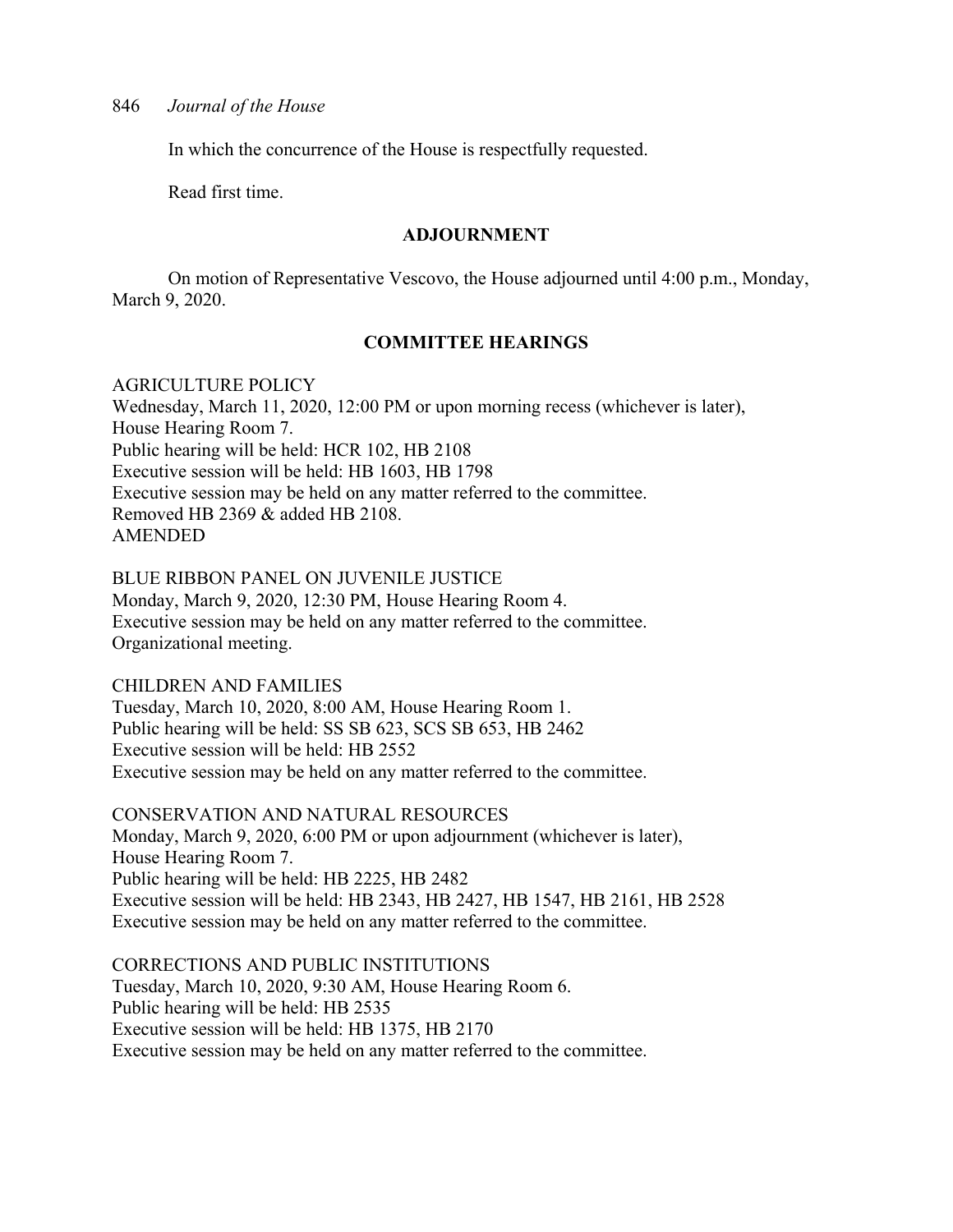#### CRIME PREVENTION AND PUBLIC SAFETY

Monday, March 9, 2020, 12:00 PM, House Hearing Room 6. Public hearing will be held: HB 2493, HB 2628 Executive session will be held: HB 1635, HB 2133 Executive session may be held on any matter referred to the committee. Note: HB 1635 - Executive Session. AMENDED

#### DOWNSIZING STATE GOVERNMENT

Monday, March 9, 2020, 5:00 PM or upon adjournment (whichever is later), House Hearing Room 6. Public hearing will be held: HJR 124, HB 2702, HB 2476 Executive session will be held: HB 2290 Executive session may be held on any matter referred to the committee. Note: Hearing time change. **CORRECTED** 

ELECTIONS AND ELECTED OFFICIALS Wednesday, March 11, 2020, 8:00 AM, House Hearing Room 6. Public hearing will be held: SB 552, SCS SB 631, HB 2597, HB 1594 Executive session may be held on any matter referred to the committee.

ELEMENTARY AND SECONDARY EDUCATION Tuesday, March 10, 2020, 8:00 AM, House Hearing Room 5. Public hearing will be held: HB 2470, HB 2174 Executive session will be held: HB 1487, HB 2491 Executive session may be held on any matter referred to the committee.

FISCAL REVIEW Monday, March 9, 2020, 1:00 PM, House Hearing Room 5. Executive session will be held: HCS HBs 1306 & 2065, HCS HB 1334, HCS HB 1817, HB 1818, HCS HB 1854, HB 1903, HCS HJR 103 Executive session may be held on any matter referred to the committee. Added HJR 103. AMENDED

HEALTH AND MENTAL HEALTH POLICY Monday, March 9, 2020, 12:00 PM, House Hearing Room 7. Public hearing will be held: HB 1875, HB 1305, HB 2512 Executive session will be held: HB 2412, HB 2527, HB 1816 Executive session may be held on any matter referred to the committee.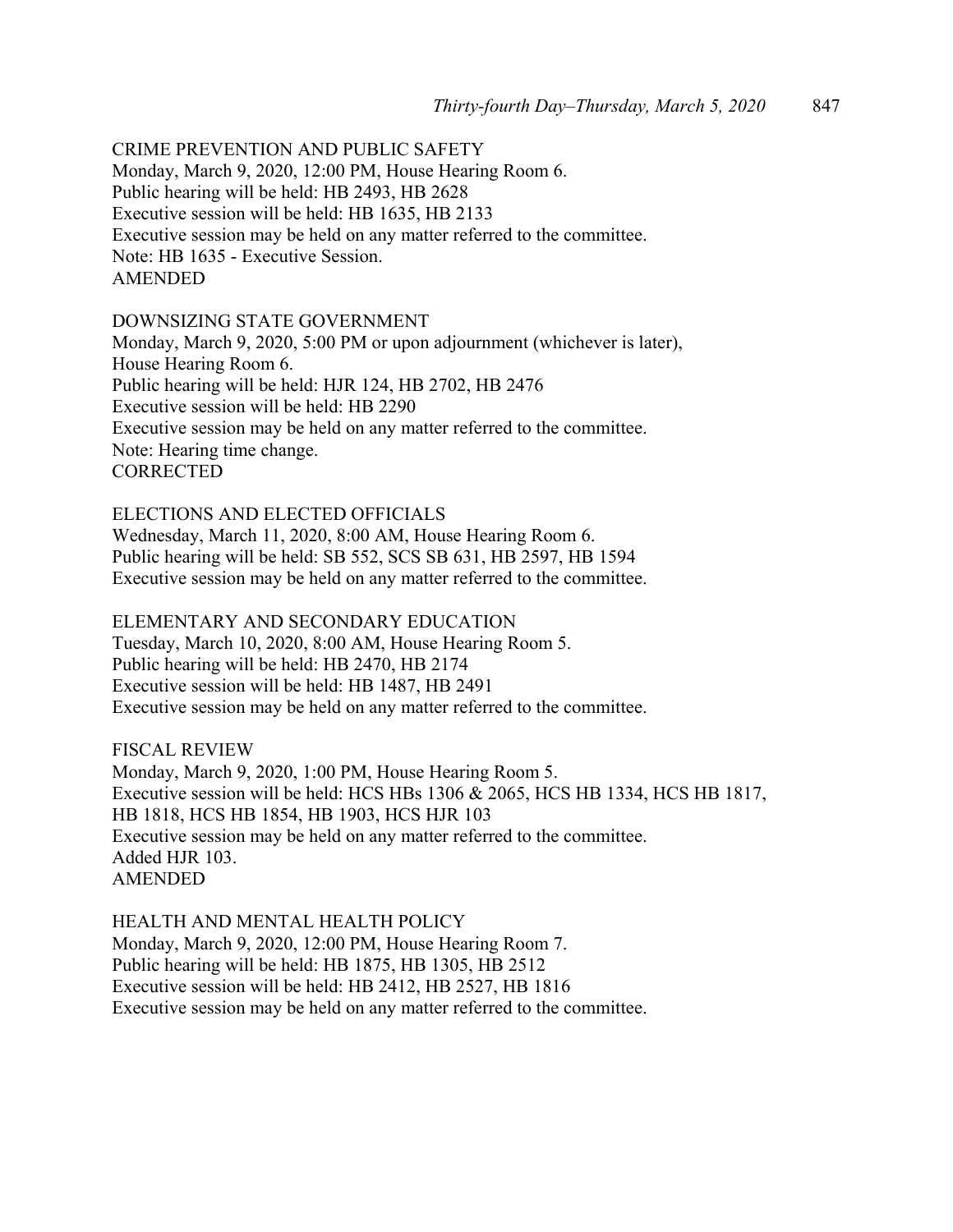#### HIGHER EDUCATION

Monday, March 9, 2020, 5:00 PM or upon adjournment (whichever is later), House Hearing Room 1. Public hearing will be held: HB 2696 Executive session may be held on any matter referred to the committee.

## JOINT COMMITTEE ON DISASTER PREPAREDNESS AND AWARENESS

Tuesday, March 10, 2020, 12:00 PM, Joint Hearing Room (117). Executive session may be held on any matter referred to the committee. Discussion of Missouri's preparation for the coronavirus. **CORRECTED** 

## JOINT COMMITTEE ON EDUCATION

Monday, March 16, 2020, 12:00 PM, Joint Hearing Room (117). Executive session may be held on any matter referred to the committee. Co-chair election and presentation/discussion on general education requirements.

## **JUDICIARY**

Tuesday, March 10, 2020, 4:00 PM or upon adjournment (whichever is later), House Hearing Room 5. Public hearing will be held: HB 1706, HB 1378, HB 2149, HB 1446, HB 1315, HB 2191, HB 2361, HB 2514 Executive session will be held: HB 1765, HB 2140, HB 1686, HB 1691, HB 1900, HB 1538 Executive session may be held on any matter referred to the committee.

## LOCAL GOVERNMENT

Tuesday, March 10, 2020, 12:00 PM or upon morning recess (whichever is later), House Hearing Room 1. Public hearing will be held: HB 2184 Executive session will be held: HB 1560, HB 1259, HB 1601 Executive session may be held on any matter referred to the committee. Reconsideration of HB 1601. Removed HB 2418. AMENDED

#### PENSIONS

Tuesday, March 10, 2020, 8:00 AM, House Hearing Room 7. Public hearing will be held: HB 2291, HB 2460 Executive session may be held on any matter referred to the committee.

SPECIAL COMMITTEE ON SMALL BUSINESS Wednesday, March 11, 2020, 8:00 AM, House Hearing Room 1. Public hearing will be held: HB 2567 Executive session will be held: HB 1878, HB 2188 Executive session may be held on any matter referred to the committee.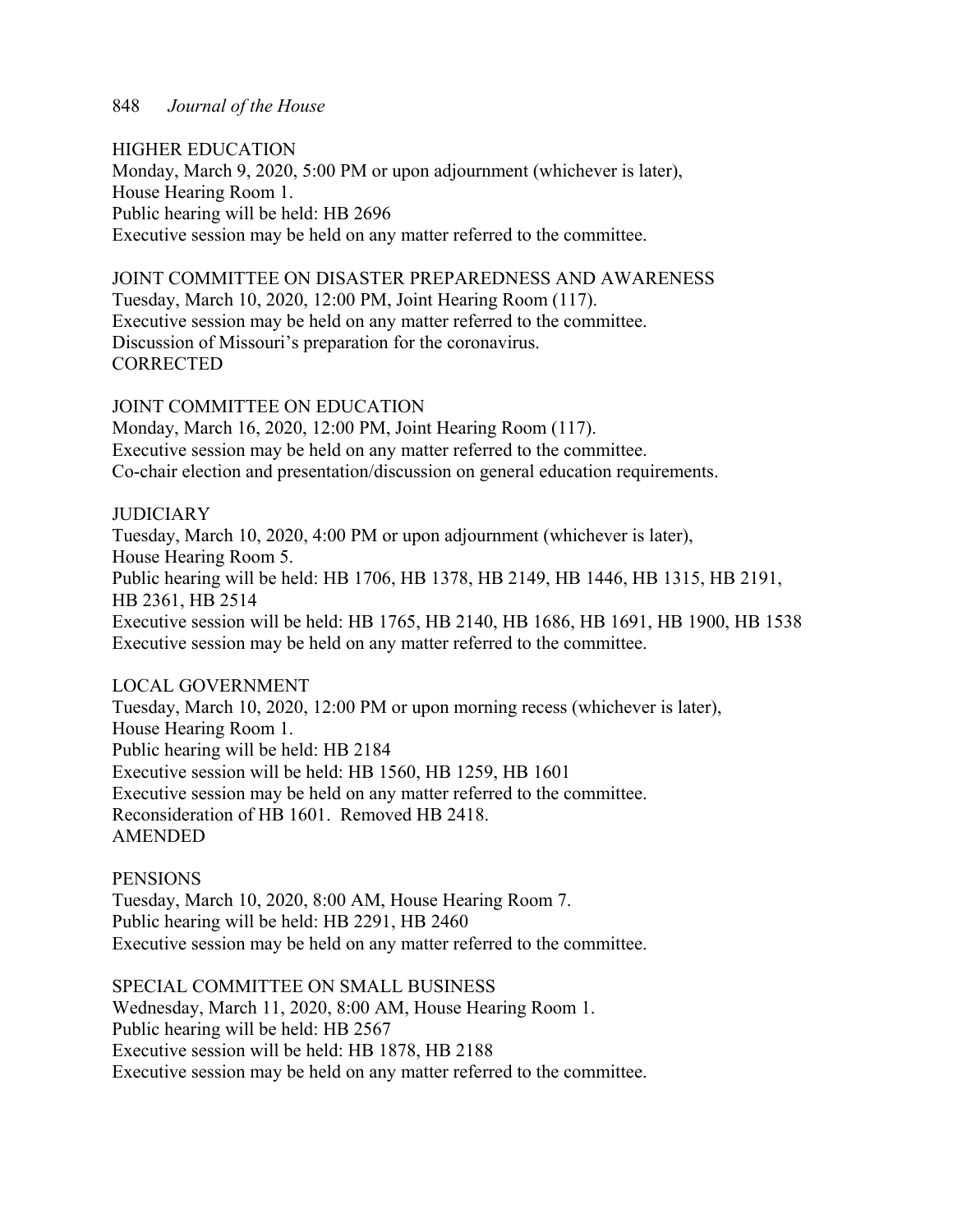TASK FORCE ON SUBSTANCE ABUSE PREVENTION AND TREATMENT Thursday, March 12, 2020, 12:30 PM or upon adjournment (whichever is later), House Hearing Room 5. Executive session may be held on any matter referred to the committee. Discussion on prevention.

## UTILITIES

Tuesday, March 10, 2020, 4:00 PM or upon adjournment (whichever is later), House Hearing Room 7. Public hearing will be held: HB 1784, HB 2467, HB 2620 Executive session may be held on any matter referred to the committee.

#### VETERANS

Wednesday, March 11, 2020, 12:00 PM or upon morning recess (whichever is later), House Hearing Room 1. Public hearing will be held: HB 1510, SB 656 Executive session may be held on any matter referred to the committee.

WAYS AND MEANS Wednesday, March 11, 2020, 8:00 AM, House Hearing Room 5. Public hearing will be held: HB 2276, HB 2454, HB 1771 Executive session will be held: HB 2483, HB 2376 Executive session may be held on any matter referred to the committee.

WORKFORCE DEVELOPMENT Monday, March 9, 2020, 12:00 PM, House Hearing Room 1. Public hearing will be held: HB 2341 Executive session will be held: HB 1884, HB 2202, HB 2203 Executive session may be held on any matter referred to the committee. **CORRECTED** 

## **HOUSE CALENDAR**

## THIRTY-FIFTH DAY, MONDAY, MARCH 9, 2020

## **HOUSE COMMITTEE BILLS FOR SECOND READING**

HCB 11

## **HOUSE JOINT RESOLUTIONS FOR PERFECTION**

HJR 72 - Basye HJR 77 - Eggleston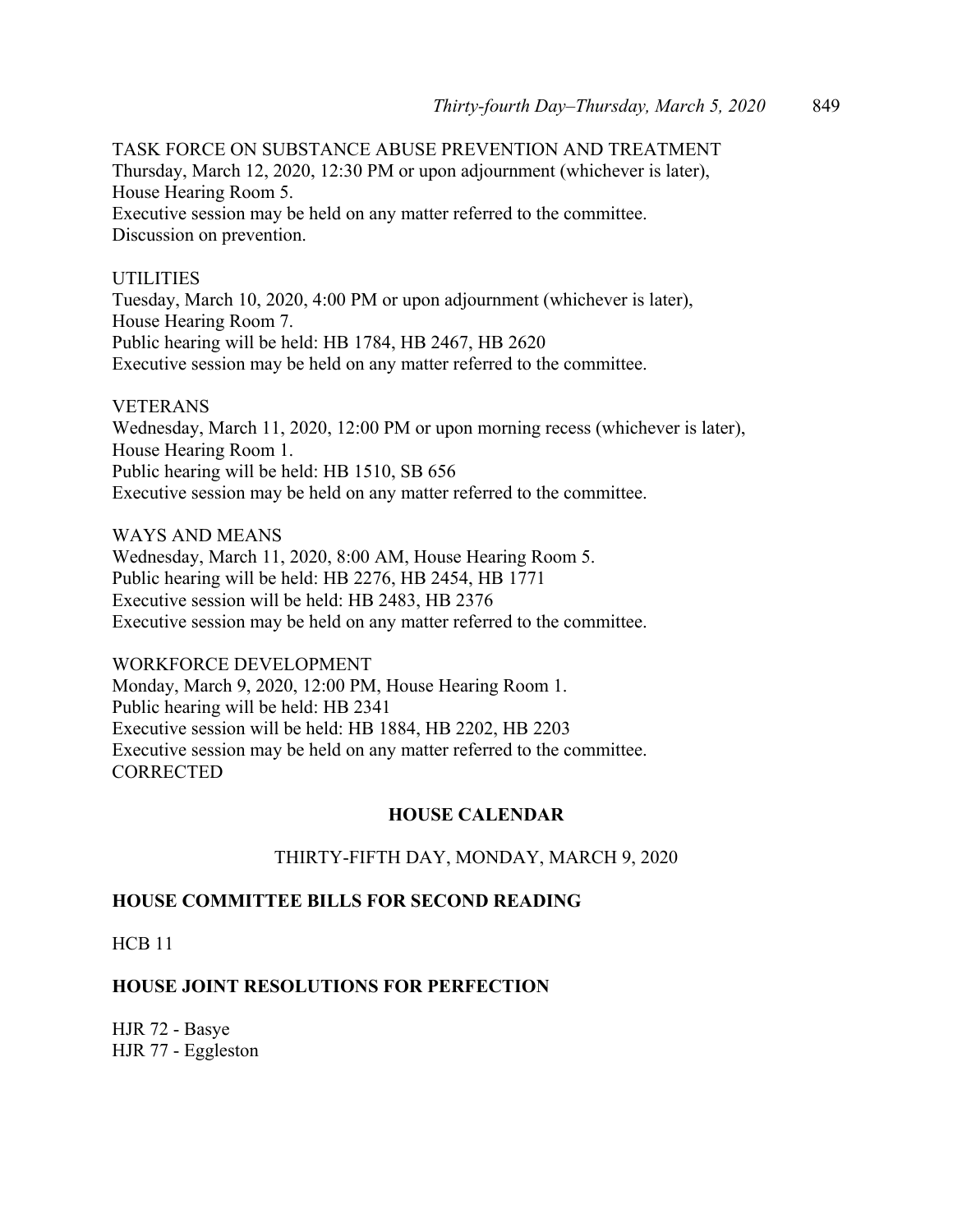## **HOUSE JOINT RESOLUTIONS FOR PERFECTION - INFORMAL**

HJR 78 - Eggleston HCS HJR 87 - Miller

## **HOUSE BILLS FOR PERFECTION**

HB 1419 - McGirl HB 1454 - Schroer HB 1613 - Coleman (97) HCS HB 1682 - Wood HB 1744 - Sommer HCS HB 1804 - Pietzman HCS HB 1858 - Haffner HCS HB 1752 - Spencer HCS HB 2209 - Schnelting HCS HB 2111 - Anderson HCS HB 2315 - Wright HCS HB 2374 - Vescovo HCS HB 1335 - Kelley (127) HB 1342 - Roberts (161) HCS HB 1442 - Helms HB 1483 - Rehder HB 1596 - Trent HB 1654 - Sommer HB 1736 - Plocher HCS HB 1808 - Wood HB 1619 - Porter HB 1814 - McGaugh HB 1853 - Dohrman HCS HB 1995 - Morris (140) HCS HB 2030 - Houx HCS HB 2088 - Shaul (113) HCS HB 2179 - Rehder HCS HB 1414 - Solon HCS HB 2216 - Coleman (97) HB 1288 - Pike HCS HBs 1300 & 1286 - Dinkins HCS HB 2171 - Helms HCS HBs 2241 & 2244 - Gregory HCS HB 1282 - Justus HCS HB 2273 - Deaton HCS HB 1992 - Kidd HB 2526 - Haffner HCS HB 2555 - Deaton HB 2564 - Taylor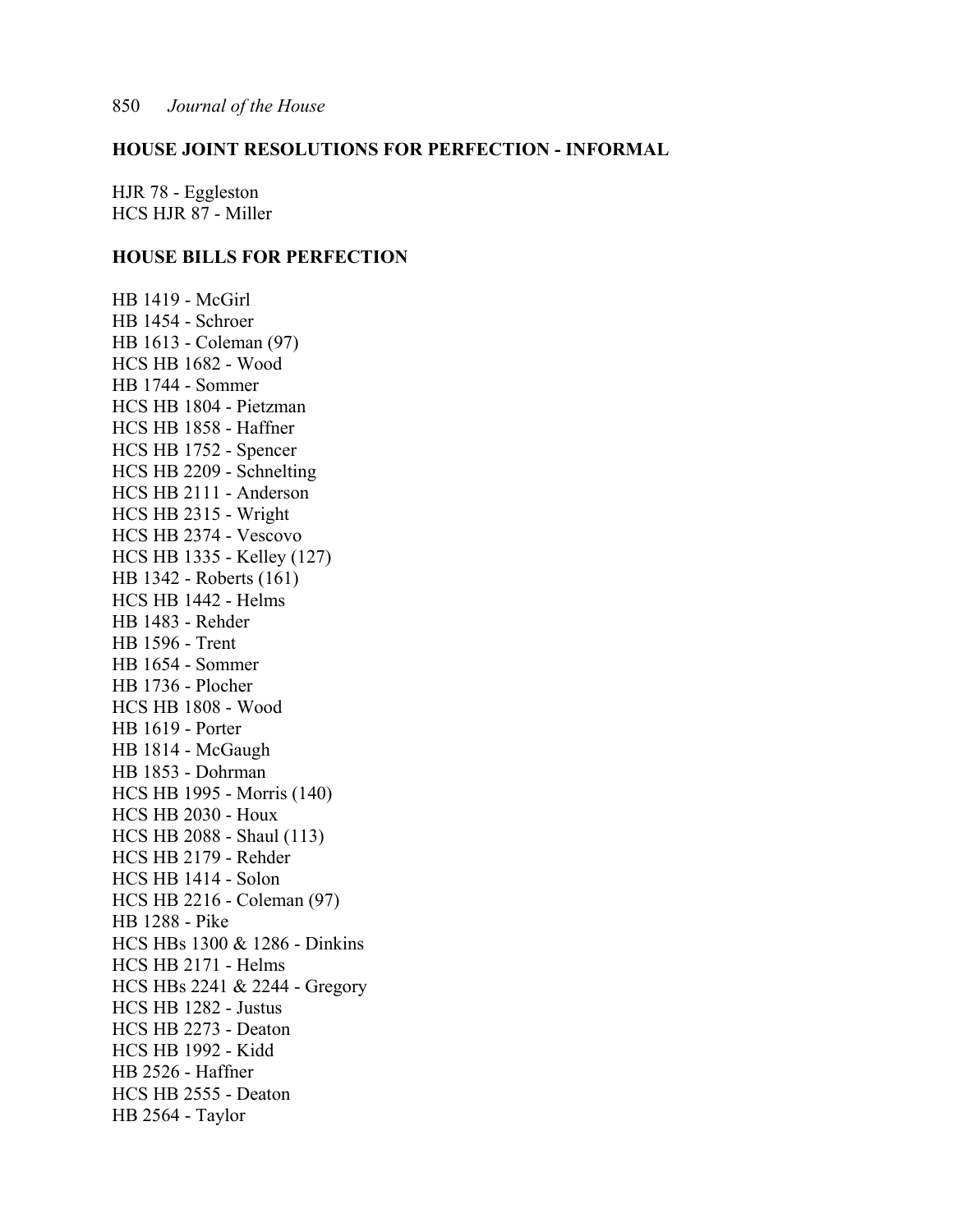HCS HB 1709 - Eggleston HB 2034 - Hannegan HB 1572 - Barnes HCS#2 HB 1896 - Roberts (161)

## **HOUSE BILLS FOR PERFECTION - INFORMAL**

HB 1704 - O'Donnell HB 1741 - Hicks

## **HOUSE BILLS FOR PERFECTION - CONSENT**

(03/05/2020)

HB 1916 - Busick

## **HOUSE CONCURRENT RESOLUTIONS FOR THIRD READING**

HCR 59 - Chipman HCR 61 - Love HCR 71 - Sommer

## **HOUSE JOINT RESOLUTIONS FOR THIRD READING**

HCS HJR 103, (Fiscal Review 3/5/20) - Schnelting

## **HOUSE BILLS FOR THIRD READING**

HCS HB 2120 - Kidd HB 1386 - Murphy HCS HB 2128 - Rone HCS#2 HB 1568 - Bailey HB 1383 - Washington HB 1768 - Riggs HCS HB 1711 - Remole HCS HB 1473 - Griffith HCS#2 HB 1604 - Hicks

## **HOUSE BILLS FOR THIRD READING - INFORMAL**

HCS HBs 1306 & 2065, (Fiscal Review 3/4/20) - Neely HCS HB 1334, (Fiscal Review 3/4/20) - Kelley (127) HCS HB 1817, (Fiscal Review 3/4/20) - Dinkins HB 1818, (Fiscal Review 3/4/20) - Dinkins HCS HB 1854, (Fiscal Review 3/4/20) - Pfautsch HB 1903, (Fiscal Review 3/4/20) - Shields